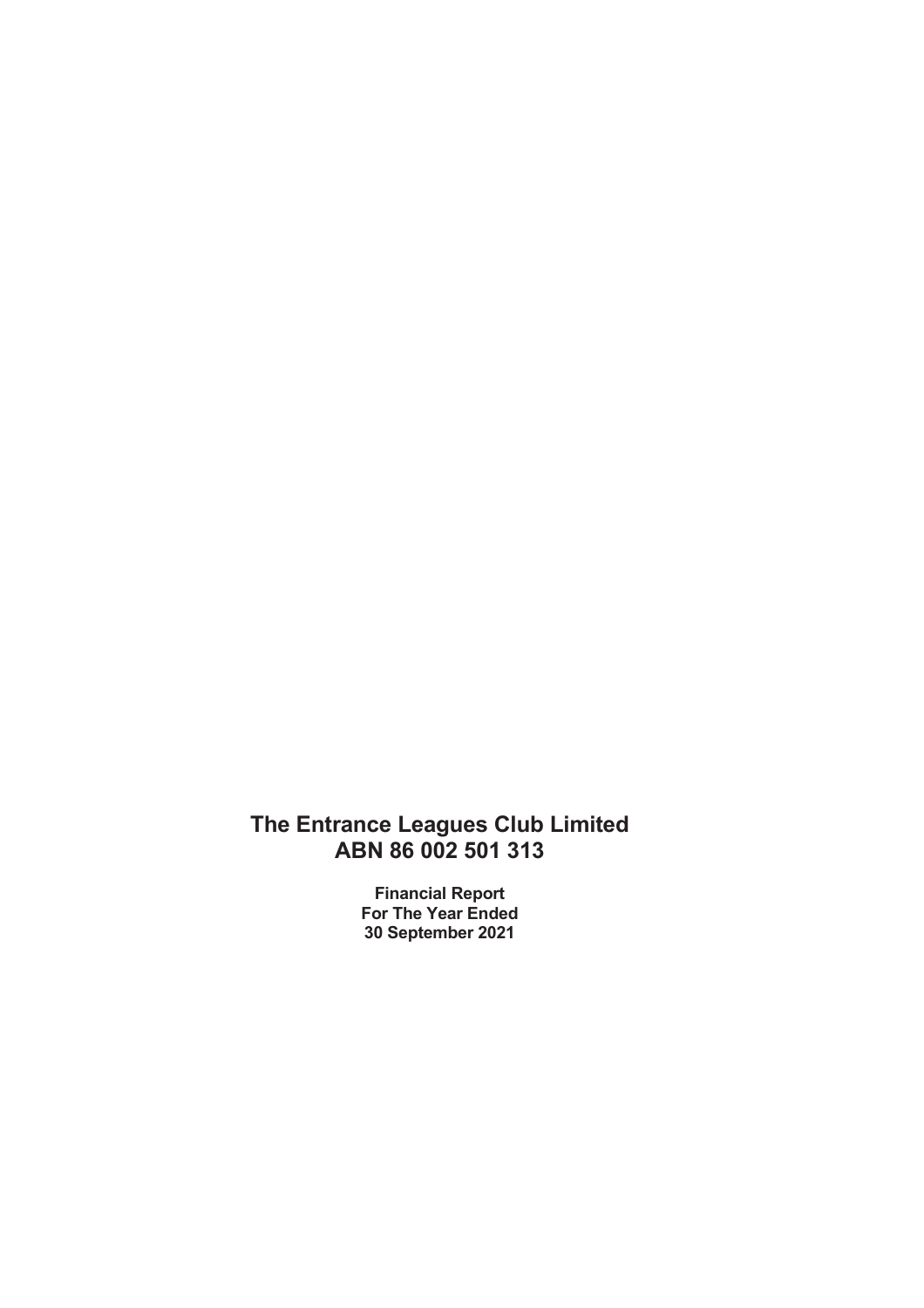# Financial Report<br>For The Ended 30 September 2021

# **Page Number**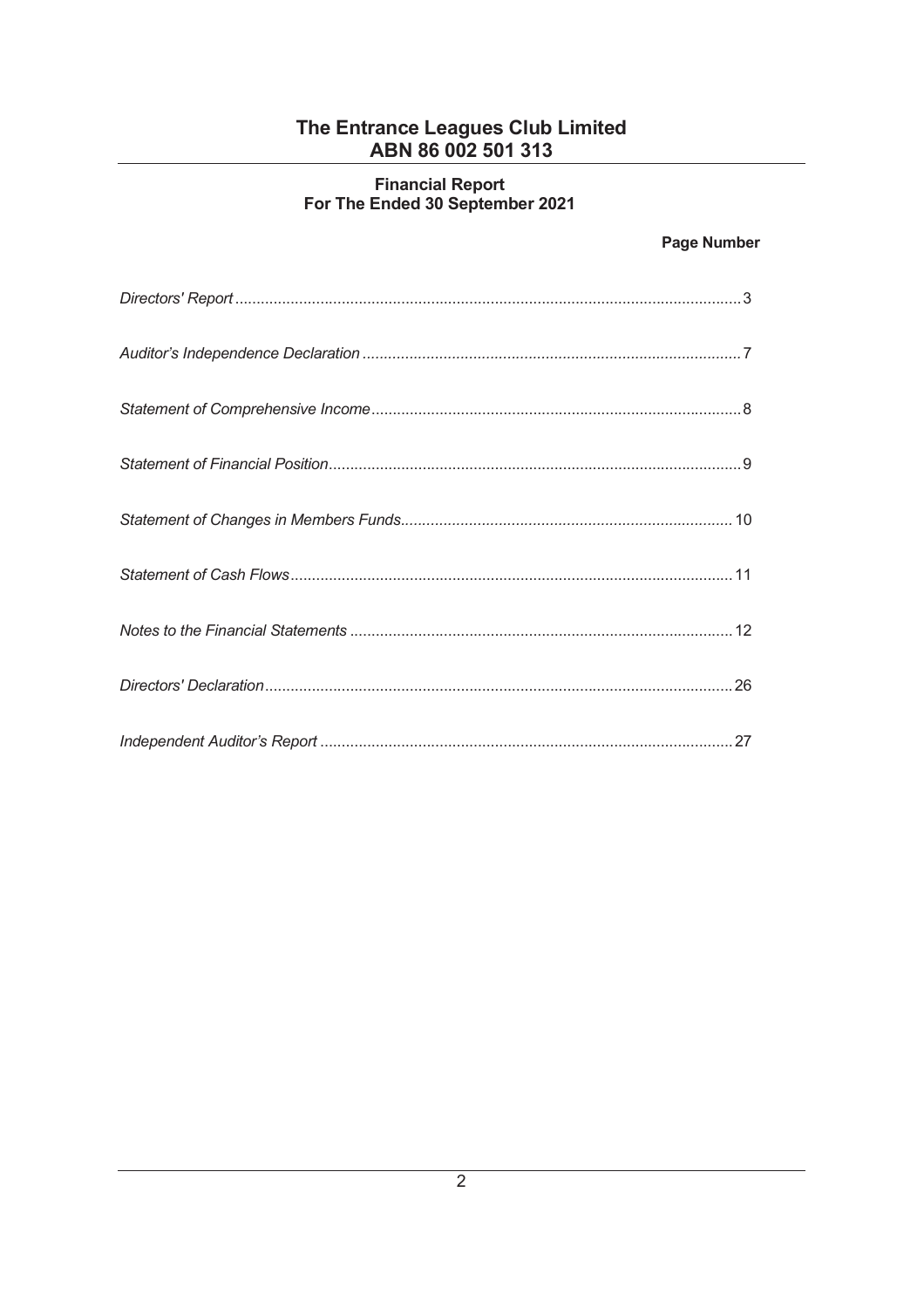## Directors' Report

The Directors submit herewith their report on the company for the financial year ended 30 September 2021.

## Information on Directors

The name and particulars of the Directors of the Company in office at the date of this report are:

| <b>Name</b>    | <b>Particulars</b>                                                                                                                                                                                                                |
|----------------|-----------------------------------------------------------------------------------------------------------------------------------------------------------------------------------------------------------------------------------|
| D L Hart       | President, Retired Waste Services Manager, joined the board in<br>November 1988.<br>Responsibilities:<br>Board Meetings 11: Attended 9<br>Membership/Discipline Meetings 8: Attended 7<br>Special Covid-19 Meetings 2: Attended 2 |
| P G Dawson     | Director, Travel Consultant, joined the board in February 2008.<br>Responsibilities:<br>Board Meetings 11: Attended 9<br>Membership/Discipline Meetings 8: Attended 7<br>Special Covid-19 Board Meeting 2: Attended 2             |
| F Hartup       | Director, Company Director, joined the board in February 2012<br>Responsibilities:<br>Board Meetings 11: Attended 11<br>Membership/Discipline Meetings 8: Attended 7<br>Special Covid-19 Board Meeting 2: Attended 2              |
| <b>G</b> Nixon | Director, Business Unit Manager, joined the board in February 2013.<br>Responsibilities:<br>Board Meetings 11 : Attended 10<br>Membership/Discipline Meetings 8: Attended 7<br>Special Covid-19 Board Meeting 2: Attended 2       |
| N J Walker     | Director, Managing Director, appointed to the Board in September<br>2019.<br>Responsibilities:<br>Board Meetings 11: Attended 9<br>Membership/Discipline Meetings 8: Attended 6<br>Special Covid-19 Board Meeting 2: Attended 2   |
| W Fuller       | Director, Managing Director, appointed to the Board in December,<br>2019.<br>Responsibilities:<br>Board Meetings 11: Attended 10<br>Membership/Discipline Meetings 8: Attended 8<br>Special Covid-19 Board Meeting 2: Attended 2  |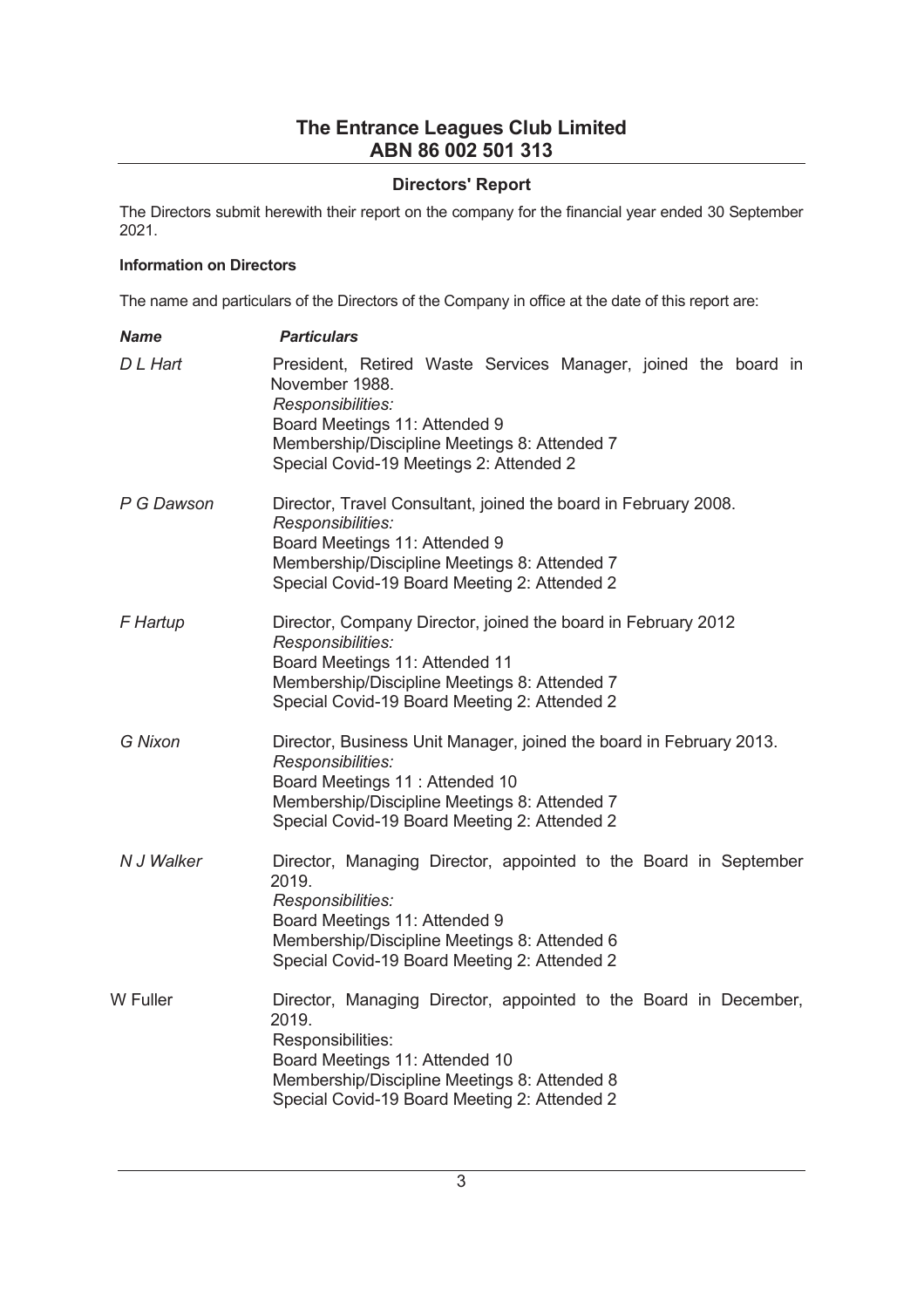## Directors' Report

| <b>Name</b> | <b>Particulars</b>                                                                                                                                                                                                                                            |
|-------------|---------------------------------------------------------------------------------------------------------------------------------------------------------------------------------------------------------------------------------------------------------------|
| L Weir      | Director, Managing director of local business appointed to the Board in<br>January 2021.<br>Responsibilities:<br>Board Meetings 8: Attended 8<br>Membership/Discipline Meetings 4: Attended 4<br>Special Covid-19 Board Meeting 2: Attended 2                 |
| M J Bates   | Director, Maintenance Engineer, elected to the Board on February,<br>2016, deceased during the year.<br>Responsibilities:<br>Board Meetings 3: Attended 1<br>Membership/Discipline Meetings 2: Attended 4<br>Special Covid-19 Board Meeting Nil: Attended Nil |

#### Company Secretary

Mr Colin Woods was appointed to the position of Company Secretary in March 2021 replacing Mark Chaffey.

#### Principal activities

The company's principal activities during the course of the financial year were the operation of a licensed club and to promote the game of rugby league football.

There were no significant changes in the nature of the company's activities during the financial year.

#### Membership

The Company is a company limited by guarantee and is without share capital. The number of members as at 30 September 2021 and the comparison with last year is as follows:

| 2021 | 15,041 |
|------|--------|
| 2020 | 15,611 |

#### Operating result

The net profit for the year amounted to \$503,308 compared with \$1,767,347 in the prior year. This result was after charging \$1,735,308 (2020:\$1,490,028) for depreciation and amortisation.

#### **Objectives**

#### Short-term Objectives

The vision of the Board and Management is to run a successful business, to be profitable and financially sound, to retain a strong family atmosphere and provide family-oriented facilities to the local community. An integral part of this vision is also to retain the personal touch that the Club has with its members and to continue to strive for customer service excellence. This is something that both the Board and Management believe will continue to give the Club a competitive edge as it continues to grow in membership numbers and size.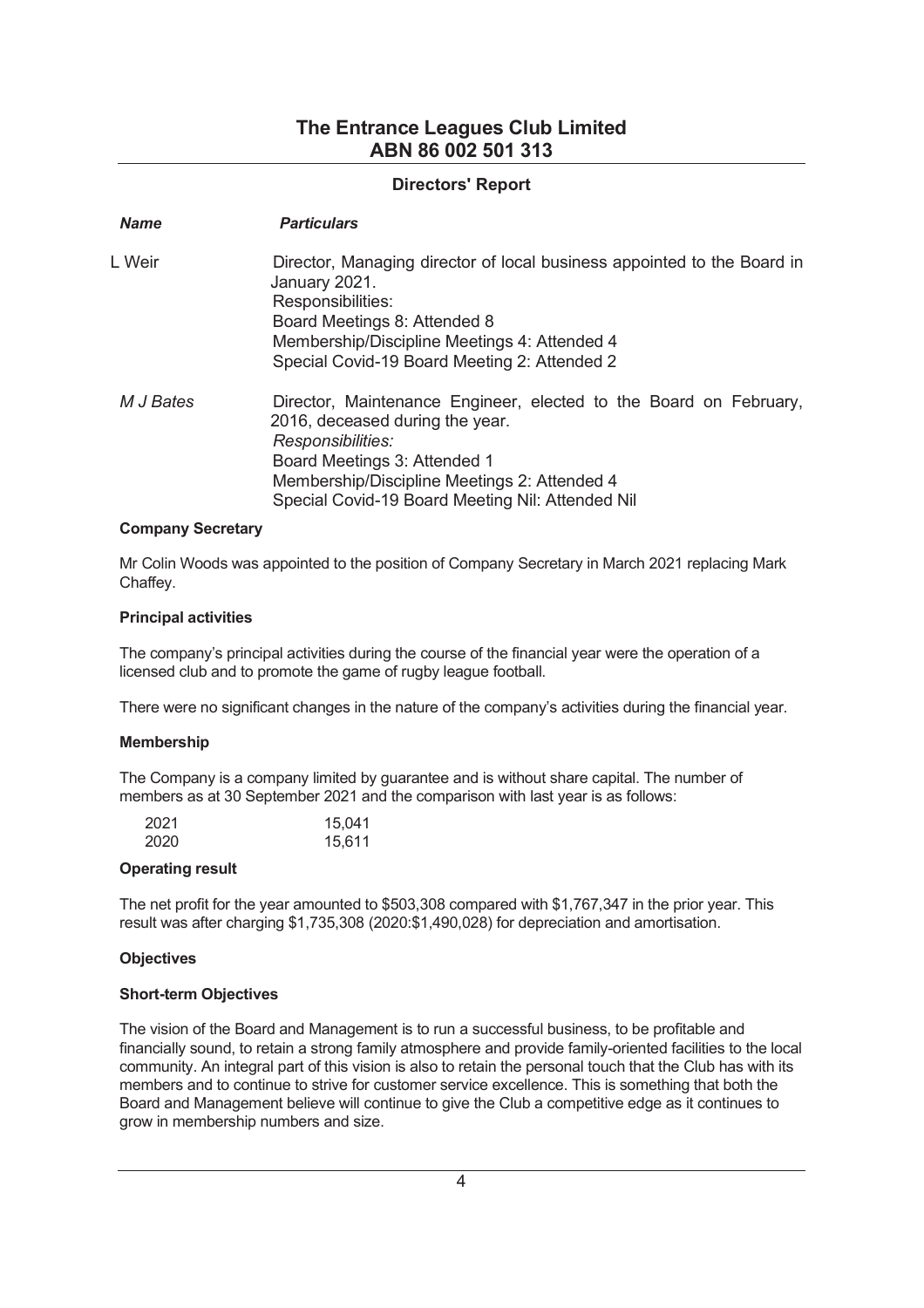## Directors' Report

#### Objectives (cont'd)

#### Short-term Objectives (cont'd)

Be recognised in the community as a progressive and successful Club providing a significant contribution to the community as a whole.

#### Long-term Objectives

Continue to develop and refine the Club Master Plan, which incorporates, establishing a cyclical refurbishment plan, acquiring additional gaming entitlements, further food options, achieving energy efficiency, upgrading gaming software and implementing a venue wide loyalty programme. The Club wants to ensure that it maintains an emphasis on friendly and personalised customer service.

These long term objectives will be supported by undertaking continual research of the Clubís Key markets to ensure that the Club has a competitive edge in its market. The Club will continue to develop products that will foster stronger relationships with sporting groups, local community and local schools.

#### Strategy for achieving the objectives

The strategy for achieving the Club's objectives is to ensure that the Club's Financial Performance is optimised and be able to be monitored by the Board to achieve desired outcomes. Ensuring the profitability of the gaming, and food and beverage sections are maximised through sound management principles and continuing to listen to our members & guests needs and to deliver on these needs.

#### Performance measurement and key performance indicators

The Club has key performance indicators in place and these key performance indicators are monitored and reviewed on a regular basis to assist and formulate ways to achieve industry benchmark performance in all trading areas of the Club.

#### Liability of members on winding up

The company is incorporated and domiciled in Australia as a company limited by guarantee. In accordance with the constitution of the company, every member of the company undertakes to contribute an amount limited to \$5 per member in the event of the winding up of the company during the time that he/she is a member or within one year thereafter. At 30 September 2021 there were 15,041 members.

This statement excludes a benefit included in the aggregate amount of emoluments received or due and receivable by directors and shown in the company's accounts, or the fixed salary of a full-time employee of the company or a related body corporate.

## Events subsequent to year end

#### Impact of COVID19 Shutdown

The NSW Government announced the closure of Greater Sydney Registered Clubs effective from 26 June 2021. The impact of this announcement was the closure of the Club's hospitality and gaming activities, including the abandoning of the rugby league season for both senior and junior grades in both the Central Coast and Newcastle competitions.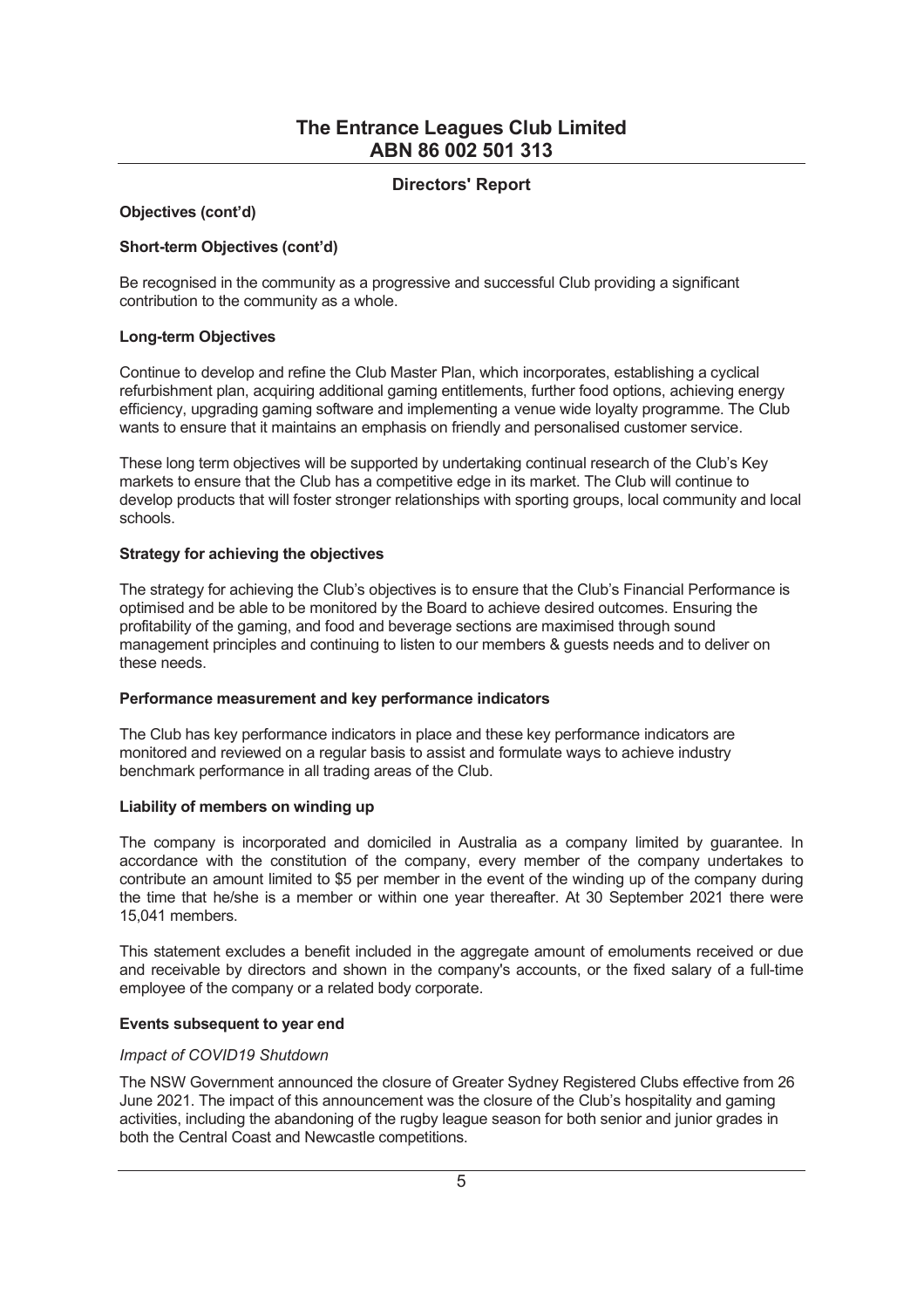#### **Directors' Report**

#### Events subsequent to year end (Cont'd)

The Club was re-open from 11 October 2021 with mandatory health restrictions in place and the COVID safe plan in operation to ensure the Club's hospitality and gaming activities could recommence.

Since the 26 June 2021 a range of measures have been introduced by the NSW and Commonwealth Government to support business, to which the Club is eligible and has received financial support during the lock down period. With the re-opening of the Club it is expected that government support will be withdrawn over time, however the Directors anticipates that the trading conditions with continue to be challenging until such a time when the Club can return to normal operations. The board continues to monitor the financial impact of the pandemic & government restrictions placed on its operations.

#### Proceedings on behalf of company

No person has applied for leave of court to bring proceedings on behalf of the company or intervene in any proceedings to which the company is a party for the purpose of taking responsibility on behalf of the company for all or any part of those proceedings. The company was not a party to any such proceedings during the period.

#### **Auditor's Independence Declaration**

The auditor's independence declaration for the financial year ended 30 September 2021 has been received and can be found on page 7 of the financial statements.

Signed in accordance with a resolution of the Board of Directors.

D I Harl **Director** 

P G Dawson **Director** 

**BATEAU BAY NSW** 

Dated:  $17 - N - 2N$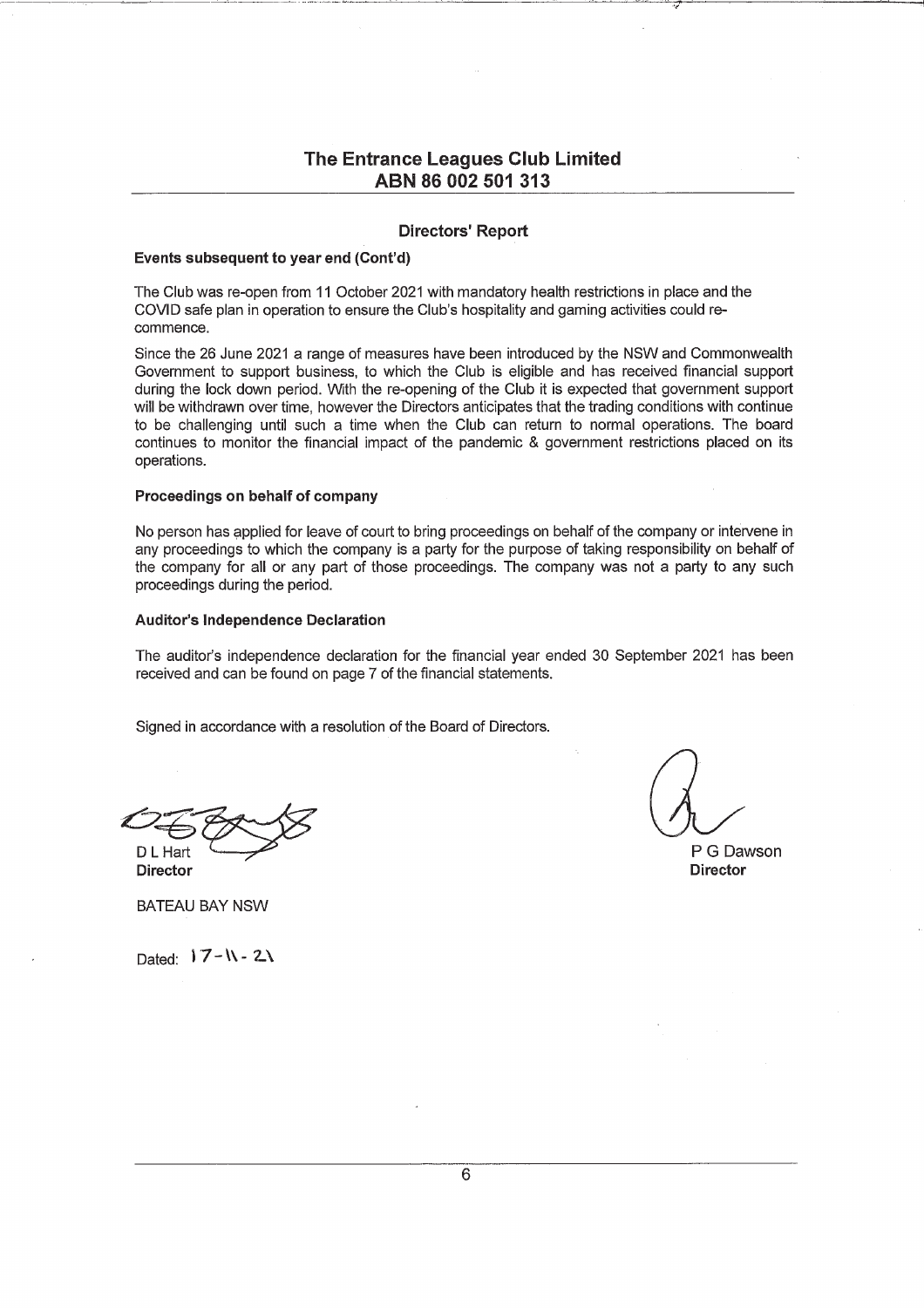



I declare that, to the best of my knowledge and belief, during the year ended 30 September 2021 there have been:

- 1. No contraventions of the auditor independence requirements as set out in the Corporations Act 2001 in relation to the audit; and
- 2. No contraventions of any applicable code of professional conduct in relation to the audit.

## FORTUNITY ASSURANCE

Nhmm

Adrian Thompson Partner

155 The Entrance Road Erina NSW 2250

Dated 17 November 2021

Liability limited by a scheme approved under **Professional Standards Legislation** 

Fortunity Assurance ABN 95 862 442 962 Erina Business Park 155 The Entrance Road PO BOX 3622 Erina NSW 2250 Australia Tel: 02 4304 8888 Fax: 02 4304 8800 info@fortunity.com.au www.fortunity.com.au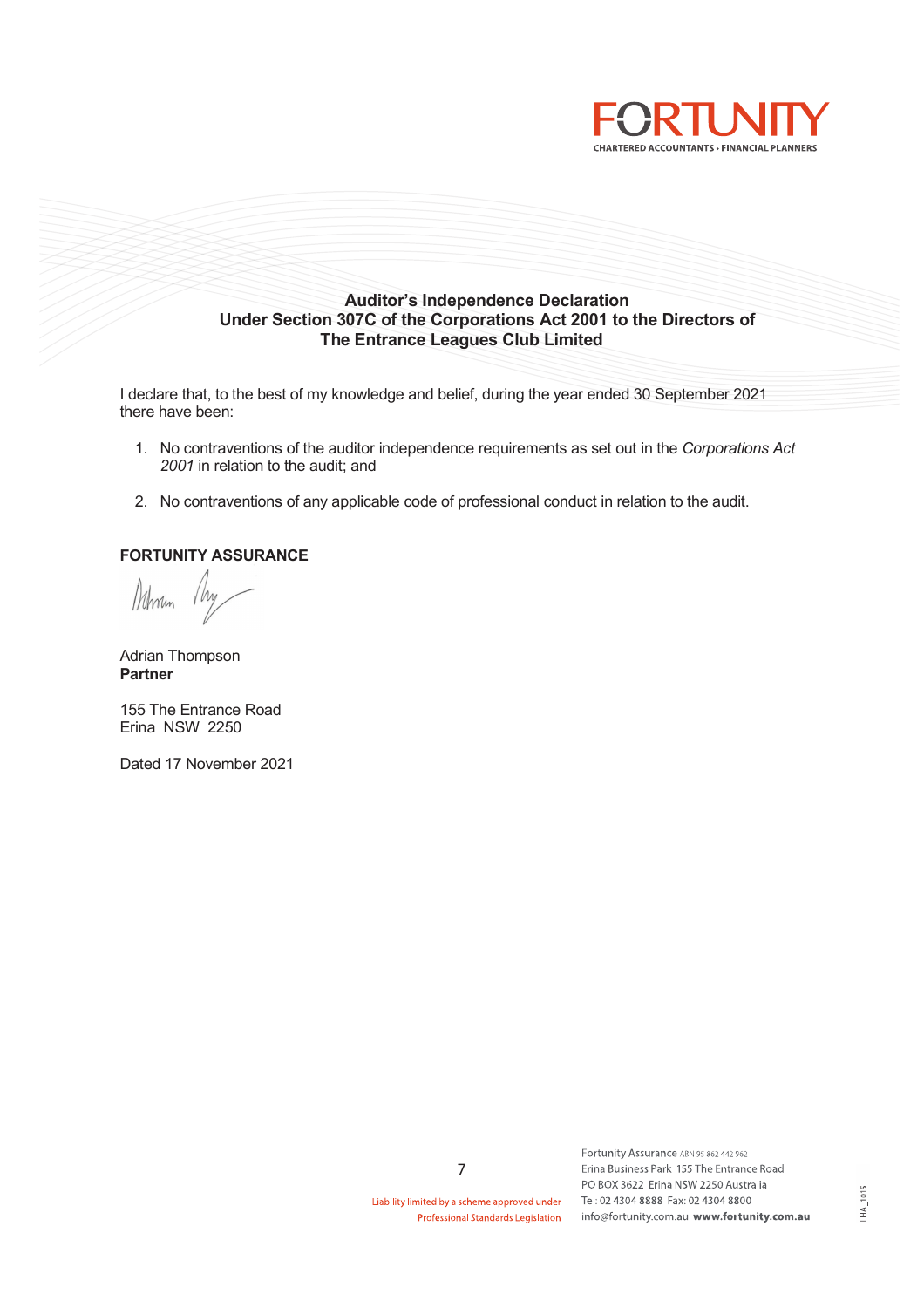## Statement of Comprehensive Income For The Year Ended 30 September 2021

|                                              | <b>Note</b> | 2021<br>\$    | 2020<br>\$    |
|----------------------------------------------|-------------|---------------|---------------|
| Revenue and Income from operations           |             |               |               |
| Sale of goods revenue                        |             | 2,055,337     | 2,069,676     |
| Rendering of services revenue                |             | 7,057,018     | 7,209,467     |
| Other income                                 |             | 606,262       | 1,527,849     |
|                                              | 2           | 9,718,617     | 10,806,992    |
| <b>Expenses</b>                              |             |               |               |
| Cost of goods sold                           |             | (803, 418)    | (827, 133)    |
| Employee benefits expense                    |             | (2,458,976)   | (2,861,415)   |
| Poker machine tax, licences and donations    |             | (1,453,223)   | (1,454,971)   |
| Entertainment and promotions                 |             | (808, 302)    | (751, 314)    |
| Property costs                               |             | (490, 753)    | (481, 307)    |
| Other expenses                               |             | (1,465,015)   | (1, 173, 457) |
|                                              |             | (7, 479, 687) | (7,549,597)   |
| Earnings before depreciation & finance costs |             | 2,238,930     | 3,257,395     |
| Depreciation and amortisation                | 3           | (1,735,308)   | (1,490,028)   |
| Finance costs                                |             | (314)         | (20)          |
| Profit before income tax expense             |             | 503,308       | 1,767,347     |
| Income tax expense                           |             |               |               |
| Net profit for the year after income tax     |             | 503,308       | 1,767,347     |
| Other comprehensive income                   |             |               |               |
| Total comprehensive income for the year      |             | 503,308       | 1,767,347     |
|                                              |             |               |               |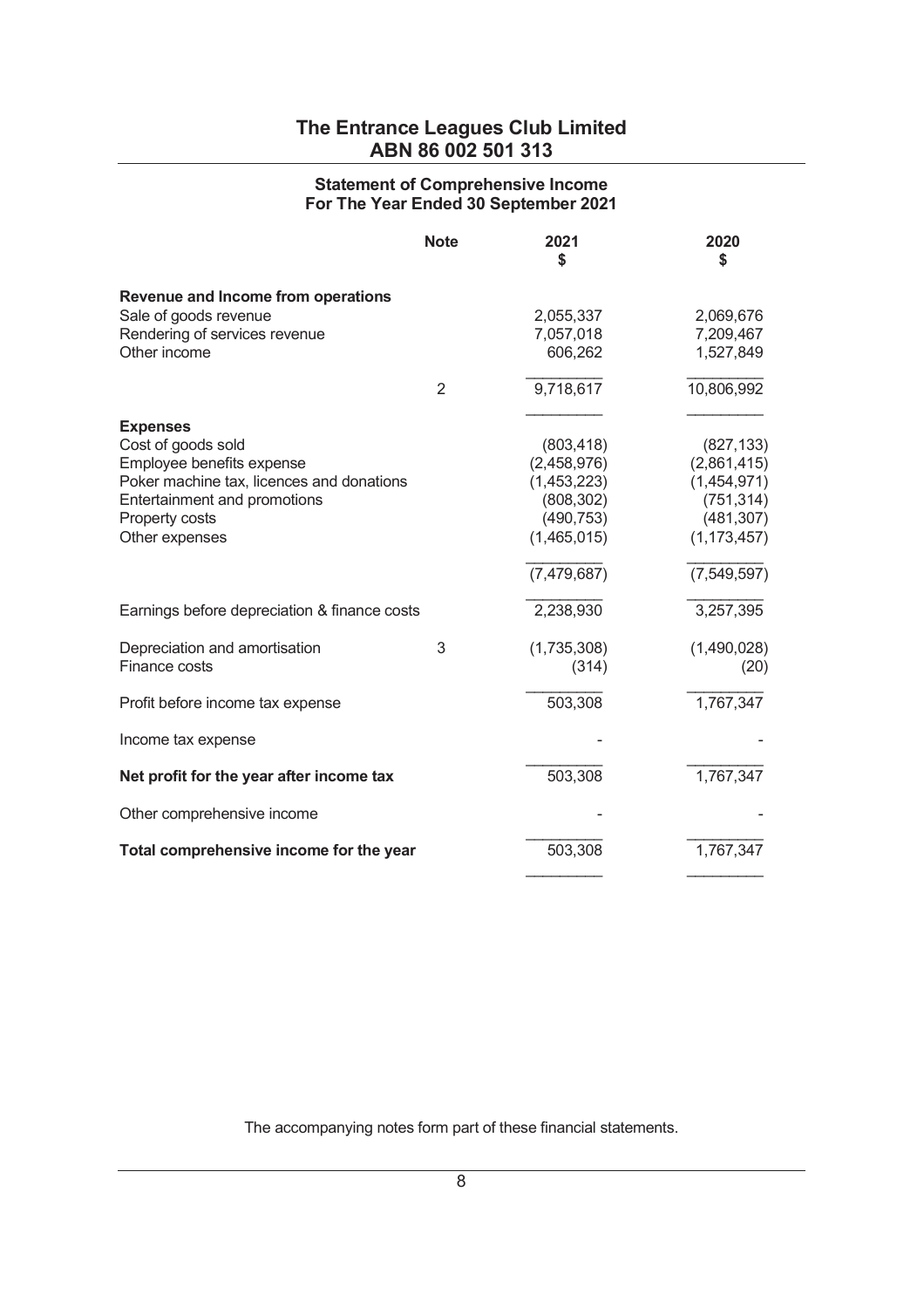# Statement of Financial Position As At 30 September 2021

|                                        | <b>Note</b> | 2021<br>\$ | 2020<br>\$ |
|----------------------------------------|-------------|------------|------------|
| <b>Assets</b><br><b>Current Assets</b> |             |            |            |
| Cash and cash equivalents              | 4           | 3,087,330  | 3,825,473  |
| Trade and other receivables            | 5           | 33,865     | 93,313     |
| Inventories                            | 6           | 43,536     | 33,401     |
| Other assets                           |             | 258,910    | 253,875    |
| <b>Total Current Assets</b>            |             | 3,423,641  | 4,206,062  |
|                                        |             |            |            |
| <b>Non-Current Assets</b>              |             |            |            |
| Property, plant and equipment          | 7           | 14,097,904 | 13,445,935 |
| Intangible assets                      | 8           | 172,190    | 172,190    |
| <b>Total Non-Current Assets</b>        |             | 14,270,094 | 13,618,125 |
| <b>Total Assets</b>                    |             | 17,693,735 | 17,824,187 |
| <b>Current Liabilities</b>             |             |            |            |
| Trade and other payables               | 9           | 308,295    | 731,800    |
| Employee benefits                      | 11          | 243,192    | 381,904    |
| <b>Other Liabilities</b>               | 12          | 8,848      | 54,712     |
| <b>Total Current Liabilities</b>       |             | 560,336    | 1,168,416  |
| <b>Non-Current Liabilities</b>         |             |            |            |
| <b>Borrowings</b>                      | 10          | 1,000      | 1,000      |
| Employee benefits                      | 10          | 85,675     | 109,948    |
| Other liabilities                      | 12          | 35,097     | 36,504     |
| <b>Total Non-Current Liabilities</b>   |             | 121,772    | 147,452    |
| <b>Total Liabilities</b>               |             | 682,108    | 1,315,868  |
| <b>Net Assets</b>                      |             | 17,011,627 | 16,508,319 |
| <b>Members' Funds</b>                  |             |            |            |
| Retained earnings                      |             | 17,011,627 | 16,508,319 |
| <b>Total Members Funds</b>             |             | 17,011,627 | 16,508,319 |
|                                        |             |            |            |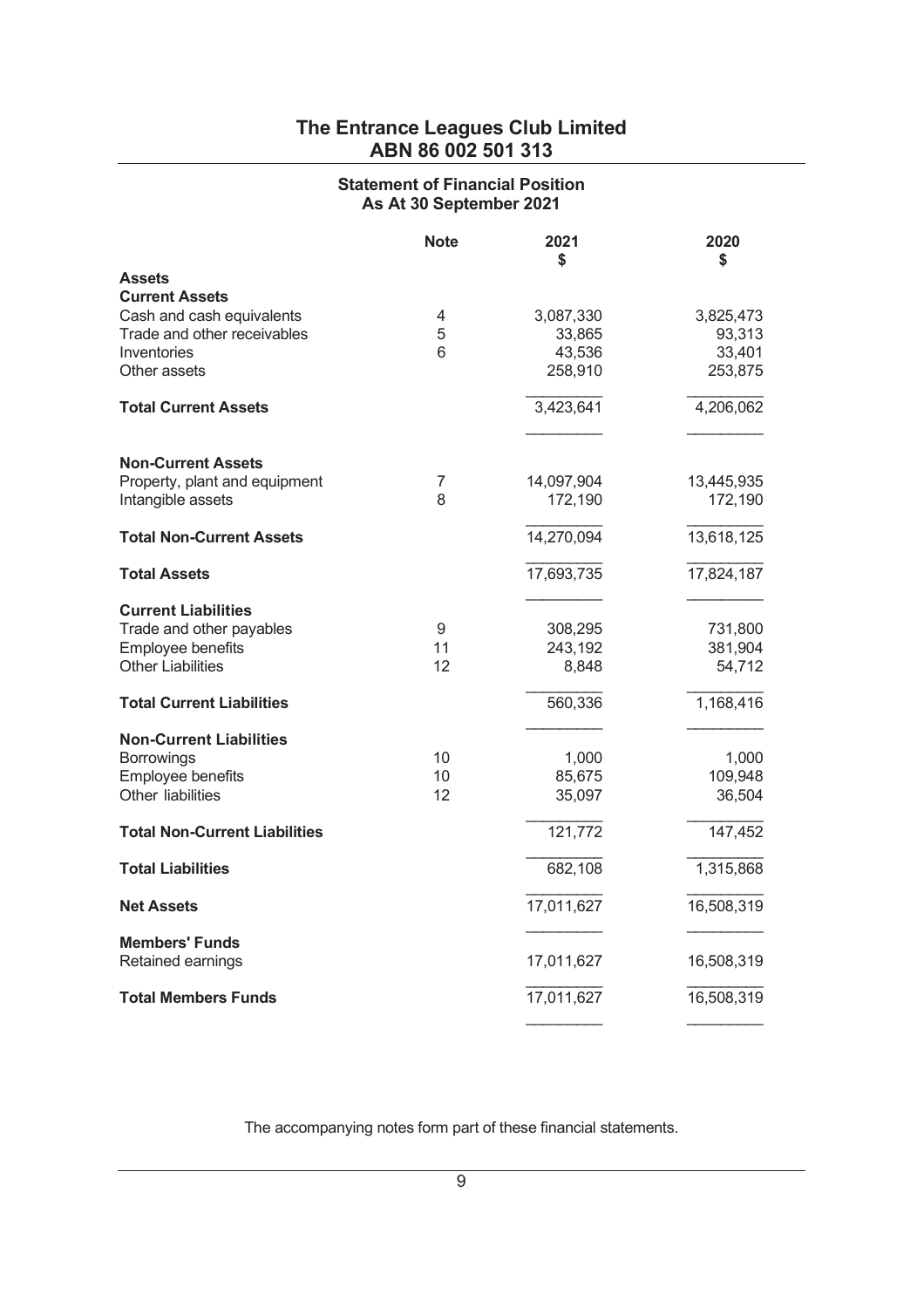## Statement of Changes in Members Funds For The Financial Year Ended 30 September 2021

|                                         | <b>Retained</b><br><b>Earnings</b><br>\$ | <b>Total</b> |  |
|-----------------------------------------|------------------------------------------|--------------|--|
|                                         |                                          | \$           |  |
| Balance at 1 October 2019               | 14,740,972                               | 14,740,972   |  |
| Total comprehensive income for the year | 1,767,347                                | 1,767,347    |  |
|                                         |                                          |              |  |
| Balance at 30 September 2020            | 16,508,319                               | 16,508,319   |  |
| Total comprehensive income for the year | 503,308                                  | 503,308      |  |
| Balance at 30 September 2021            | 17,011,627                               | 17,011,627   |  |
|                                         |                                          |              |  |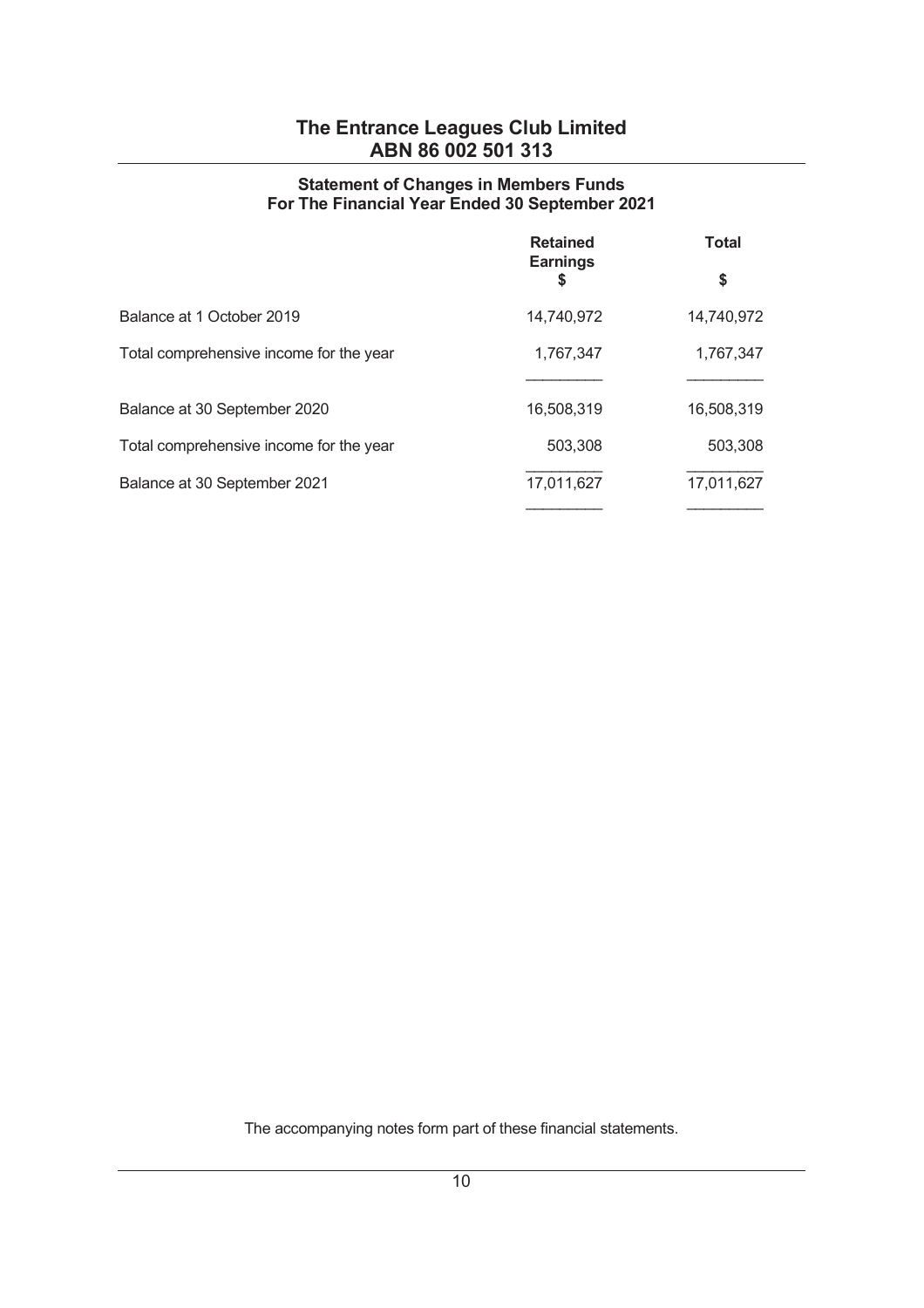## Statement Of Cash Flows For The Year Ended 30 September 2021

|                                                                                                                                                                                | <b>Note</b> | 2021<br>\$                                          | 2020<br>\$                                            |
|--------------------------------------------------------------------------------------------------------------------------------------------------------------------------------|-------------|-----------------------------------------------------|-------------------------------------------------------|
| <b>Cash flows from Operating Activities</b><br>Receipts from customers<br>Receipts from members<br>Payments to employees and suppliers<br>Interest received<br>Borrowing costs |             | 10,549,012<br>44,388<br>(9,021,003)<br>337<br>(314) | 11,589,986<br>45,184<br>(8,406,505)<br>41,645<br>(20) |
| Net cash provided by operating activities                                                                                                                                      | (17b)       | 1,572,420                                           | 3,270,290                                             |
| <b>Cash flows from Investing Activities</b><br>Purchase of property, plant and equipment<br>Proceeds from sale of equipment<br>Net cash used in investing activities           |             | (2,421,605)<br>111,042<br>(2,310,563)               | (5,331,528)<br>226,193<br>(5, 105, 335)               |
| <b>Cash flows from Financing Activities</b><br>Repayments of borrowings<br>Proceeds from borrowings                                                                            |             |                                                     |                                                       |
| Net cash used in financing activities                                                                                                                                          |             |                                                     |                                                       |
| Net increase/(decrease) in cash held                                                                                                                                           |             | (738, 143)                                          | (1,835,045)                                           |
| Cash at beginning of the financial year                                                                                                                                        |             | 3,825,473                                           | 5,660,518                                             |
| Cash at the end of the financial year                                                                                                                                          | (17a)       | 3,087,330                                           | 3,825,473                                             |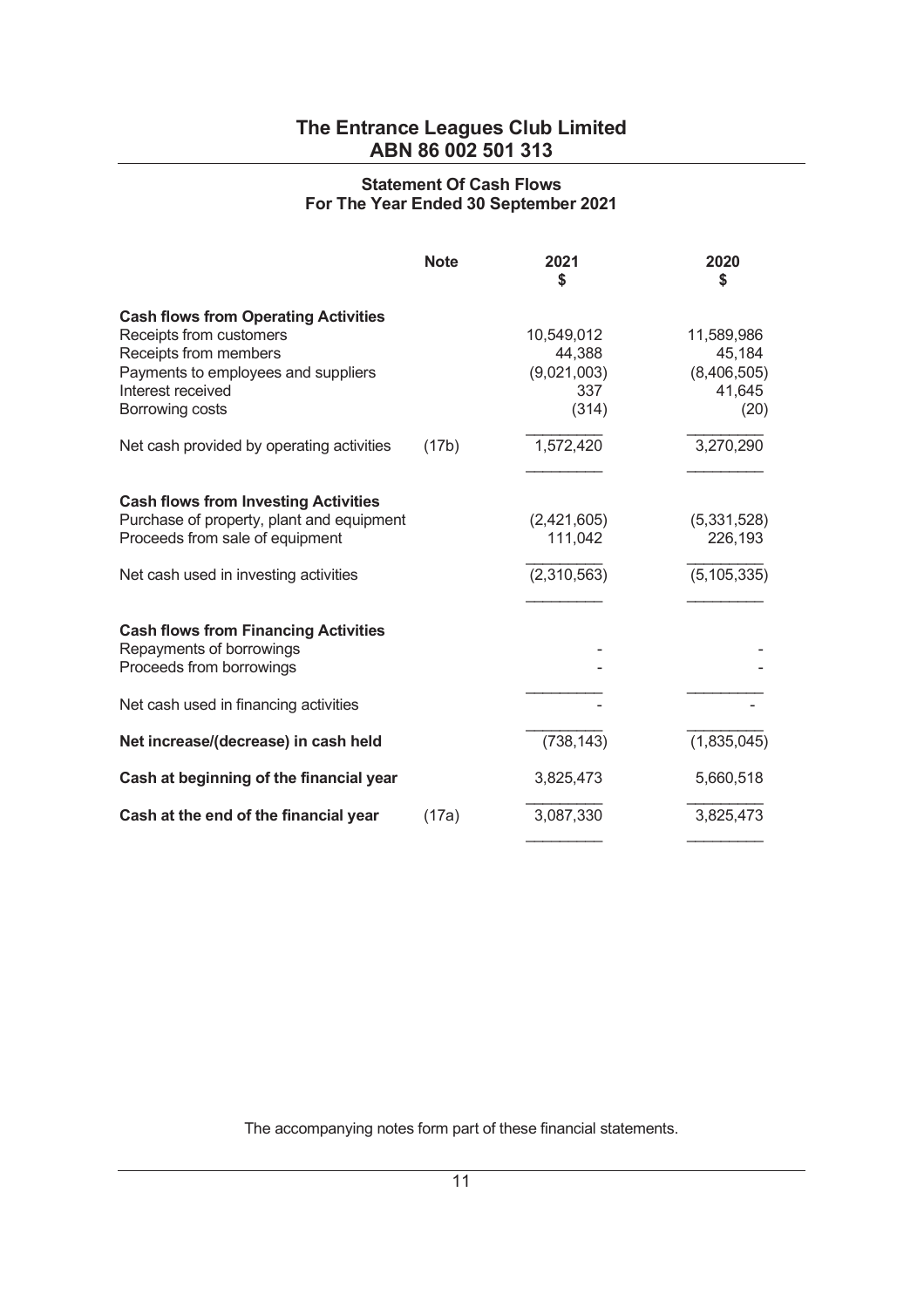## Notes To The Financial Statements For The Year Ended 30 September 2021

## Note 1. Statement of Significant Accounting Policies

## Basis of Preparation

The Entrance Leagues Club Limited applies Australian Accounting Standards – Reduced Disclosure Requirements as set out in AASB 1053: Application of Tiers of Australian Accounting Standards.

The financial statements are general purpose financial statements that have been prepared in accordance with Australian Accounting Standards – Reduced Disclosure Requirements of the Australian Accounting Standards Board (AASB) and the Corporations Act 2001. The company is a not-for-profit entity for financial reporting purposes under Australian Accounting Standards.

Australian Accounting Standards set out accounting polices that the AASB has concluded would result in financial statements containing relevant and reliable information about transactions, events and conditions. Material accounting policies adopted in the preparation of these financial statements are presented below and have been consistently applied unless stated otherwise.

The financial statements, except for the cash flow information, have been prepared on an accrual basis and are based on historical costs, modified, where applicable, by the measurement at fair value of selected non-current assets, financial assets and financial liabilities. The amounts in the financial statements have been rounded to the nearest dollar.

The financial statements were authorised for issue on 11 November 2021 by the directors of the company.

#### Accounting Policies

### (a) Revenue

Revenue from the sale of goods is recognised upon the delivery of goods to members and guests.

Revenue from rendering a service is recognised upon the delivery of the service to members and guests.

Where the entity receives memberships, sponsorships or grants, it assesses whether the contract is enforceable and has sufficiently specific performance obligations in accordance with AASB15.

Where both these conditions are satisfied the Company;

- · Identifies each performance obligation relating to the membership, sponsorship or grant;
- · Recognises a contract liability for its obligations under the contract or grant;
- · Recognises revenue as it satisfies its performance obligations.

When the contract is not enforceable or does not have sufficiently specific performance obligations, the Company;

- Recognises the asset received in accordance with the recognition requirements of other applicable accounting standards (AASB9, AASB16 and AASB138);
- Recognises related amounts (being contributions by owners, lease liability, financial instruments, provisions, revenue or contract liabilities);
- Recognises income immediately in profit or loss as the difference between the initial carrying amount of the asset and the related amount.

Interest revenue is recognised on a proportional basis taking into account the interest rates applicable to financial assets. All revenue is stated net of the amount of goods and services tax (GST).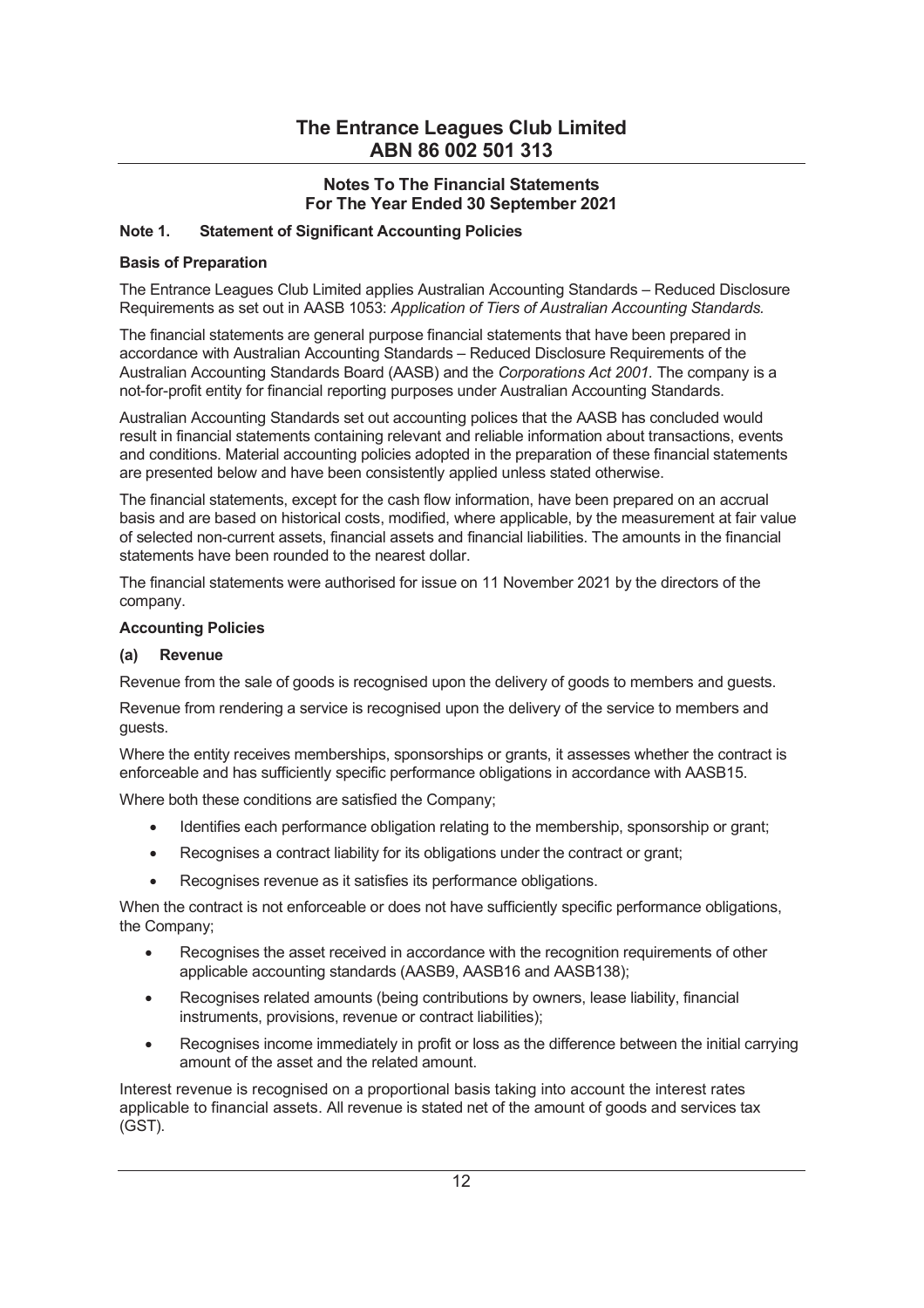## Notes To The Financial Statements For The Year Ended 30 September 2021

## Note 1. Statement of Significant Accounting Policies (cont'd)

#### (b) Inventories

Inventories are measured at the lower of cost and current replacement cost. Inventories held for distribution are measured at cost adjusted, when applicable, for any loss of service potential.

Inventories acquired at no cost, or for nominal consideration, are valued at the current replacement cost as at the date of acquisition

## (c) Leasehold Property, Plant and Equipment

Each class of leasehold property, plant and equipment is carried at cost or fair value as indicated, less, where applicable, accumulated depreciation and impairment losses.

## Leasehold Property

Leasehold property for the main Club is measured on a cost while the Bowling Club has been measured on a fair value basis as marked. All additions to leasehold buildings are measured on a cost basis less depreciation and impairment losses.

#### Plant and Equipment

Plant and equipment are measured on the cost basis and are therefore carried at cost less accumulated depreciation and accumulated impairment losses. In the event the carrying amount of plant and equipment is greater than its estimated recoverable amount, the carrying amount is written down immediately to the estimated recoverable amount and impairment losses are recognised either in profit or loss or as a revaluation decrease if the impairment losses relate to a revalued asset. A formal assessment of recoverable amount is made when the impairment indicators are present (refer to note 1(f) for details of impairment).

Plant and equipment that have been contributed at no cost are recognised at the fair value of the asset at the date it is acquired.

## Depreciation

The depreciable amount of all fixed assets, including buildings and capitalised lease assets but excluding freehold land, is depreciated on a straight line basis over the asset's useful life to the entity commencing from the time the asset is held ready for use. Leasehold improvements are depreciated over the shorter of either the unexpired period of the lease or the estimated useful lives of the improvements.

The depreciation rates used for each class of depreciable assets are:

| <b>Class of Fixed Asset</b>      | <b>Depreciation Rate</b> |
|----------------------------------|--------------------------|
| Leasehold Building               | 3%                       |
| Furniture, fittings and fixtures | $6 - 27%$                |
| Office equipment and furniture   | 10-24%                   |
| <b>Poker Machines</b>            | 30%                      |
| Leased plant and equipment       | 30%                      |

The assets' residual values and useful lives are reviewed and adjusted if appropriate, at end of each reporting period.

Gains and losses on disposals are determined by comparing proceeds with the carrying amount. These gains or losses are recognised in profit or loss in the period in which they arise. When revalued assets are sold, amounts included in the revaluation surplus relating to that asset are transferred to retained earnings.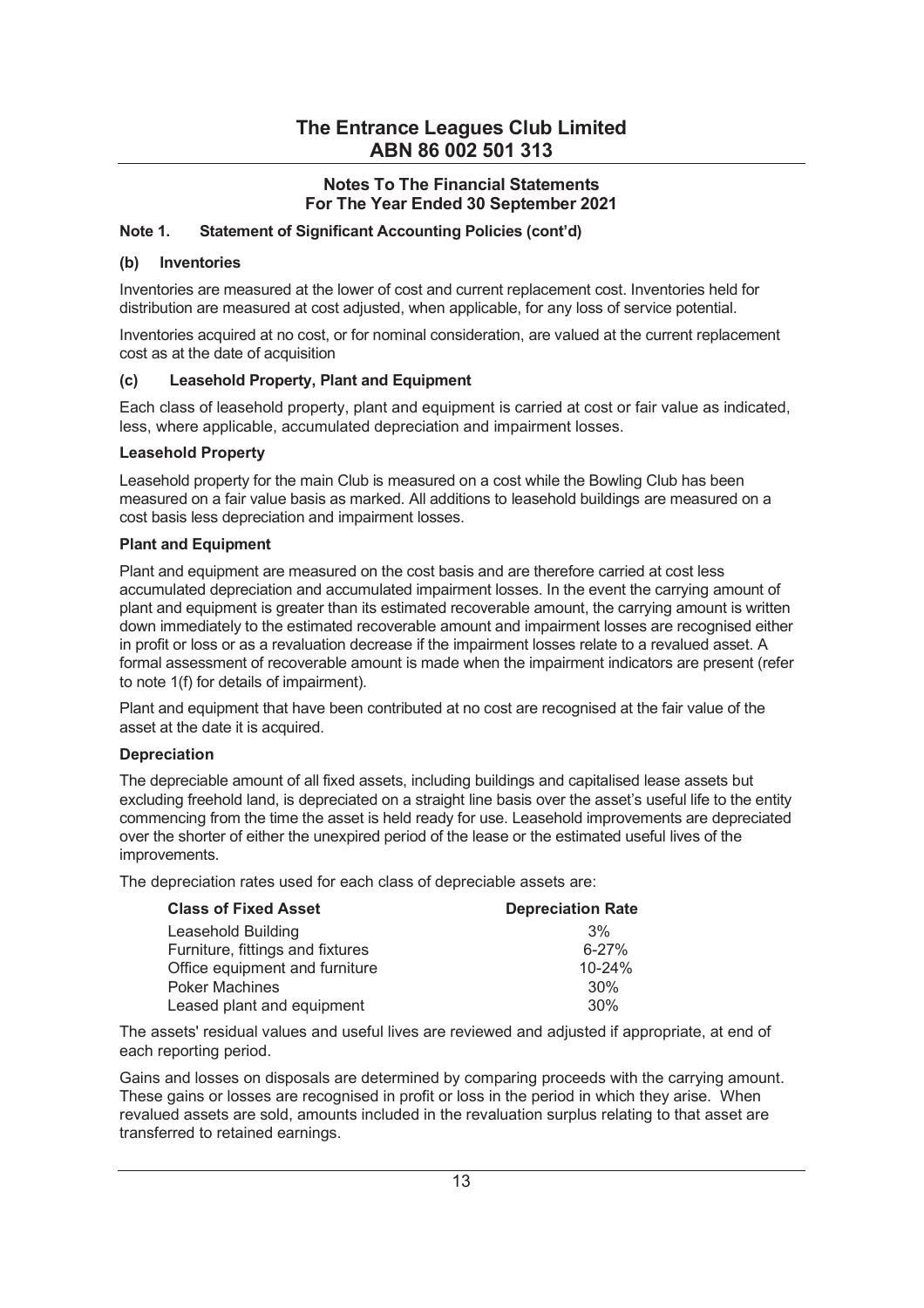## Notes To The Financial Statements For The Year Ended 30 September 2021

## Note 1. Statement of Significant Accounting Policies (cont'd)

## (d) Financial Instruments

## **Recognition**

Financial assets and financial liabilities are recognised when the entity becomes a party to the contractual provisions to the instrument. For financial assets, this is equivalent to the date that the company commits itself to either purchase or sell the asset (i.e. trade date accounting is adopted). Financial instruments are initially measured at cost which includes transaction costs when the related contractual rights or obligations exist. Subsequent to initial recognition these instruments are measured as set out below.

## Financial assets

Financial assets that are within the scope of the accounting standards are required to be subsequent measured at amortised or fair value on the basis of the company's business model for managing financial assets and the contractual cash flow characteristics of the financial assets. The company holds investment classified as financial asset at fair value through other comprehensive income. In adopting AASB 9 Financial Instruments, the company has made an irrevocable election on initial recognition to present gains and losses on investments in equity instruments that are not held for trading in other comprehensive income. No further impairment of the financial assets at fair value through other comprehensive income will be recognised.

## Financial liabilities

Non-derivative financial liabilities are recognised at amortised cost, comprising original debt less principal payments and amortisation.

Where there is an unconditional right to defer settlement of the liability for at least 12 months after the reporting date, the loans and borrowings are classified as non-current.

## (e) Impairment of assets

At the end of each reporting period, the entity assesses whether there is any indication that an asset may be impaired. If such indication exists, an impairment test is carried out on the asset by comparing the recoverable amount if an asset, being the higher of the assetís fair value less costs to sell and value in use, to the asset's carrying amount.

Any excess of the asset's carrying amount over its recoverable amount is recognised immediately in profit and loss, unless the asset is carried at a revalued amount in accordance with another Standard (e.g. in accordance with the revaluation model in AASB 116). Any impairment or loss of a revalued asset is treated as a revaluation decrease in accordance with that other standard.

Where it is not possible to estimate the recoverable amount of an individual asset, the entity estimates the recoverable amount of the cash-generating unit to which the asset belongs.

Impairment testing is performed annually for intangible assets with indefinite lives.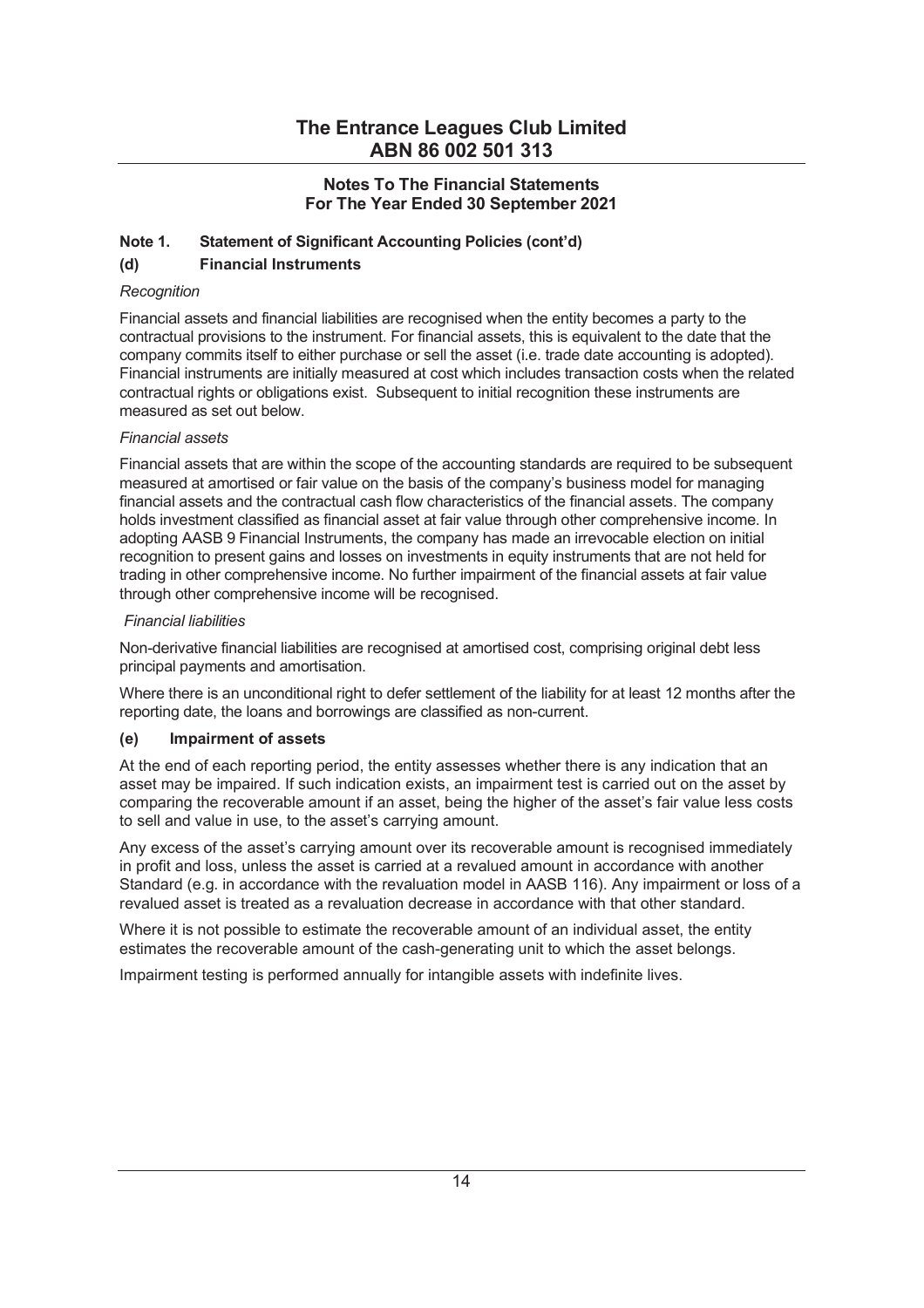## Notes To The Financial Statements For The Year Ended 30 September 2021

## Note 1. Statement of Significant Accounting Policies (cont'd)

## (f) Employee Benefits

## Short-term employee benefits

Liabilities for wages and salaries, including non-monetary benefits, annual leave, long service leave and accumulating sick leave expected to be settled wholly within the 12 months of the reporting date are measured at the amounts expected to be paid when the liabilities are settled. Non-accumulating sick leave is expensed to profit or loss when incurred.

## Other long-term employee benefits

The liability for long service leave not expected to be settled within 12 months of the reporting date is recognised in non-current liabilities, provided there is an unconditional right to defer settlement of the liability. The liability is measured as the present value of the expected future payments to be made in respect of services provided by employee up to the reporting date using the projected unit credit method. Consideration is given to expected future wage and salary levels, experience of employee departures and periods of service. Expected future payments are discounted using market yields at the reporting date on national government bodies with terms to maturity and currency that match, as closely as possible, the estimated future cash outflows.

## (g) Cash and Cash Equivalents

Cash and cash equivalents include cash on hand, deposits held at-call with banks, other short-term highly liquid investments with original maturities of three months or less, and bank overdrafts. Bank overdrafts are shown within short-term borrowings in current liabilities on the statement of financial position.

## (h) Goods and Services Tax (GST)

Revenues, expenses and assets are recognised net of the amount of GST, except where the amount of GST incurred is not recoverable from the Australian Tax Office (ATO).

Receivables and payables are stated inclusive of the amount of GST receivable or payable. The net amount of GST recoverable from, or payable to, the ATO is included with other receivables or payables in the statement of financial position.

Cash flows are presented on a gross basis. The GST components of cash flows arising from investing or financing activities which are recoverable from, or payable to, the ATO are presented as operating cash flows included in receipts from customers or payments to suppliers.

## (i) Income Tax

Under present legislation income derived by the Company is not assessable to income tax as per an exemption granted by the Australian Taxation Office under Division 50 of the *Income Tax Assessment* Act 1997.

## **Comparative Figures**

When required by accounting standards, comparative figures have been adjusted to conform with changes in presentation for the current financial year.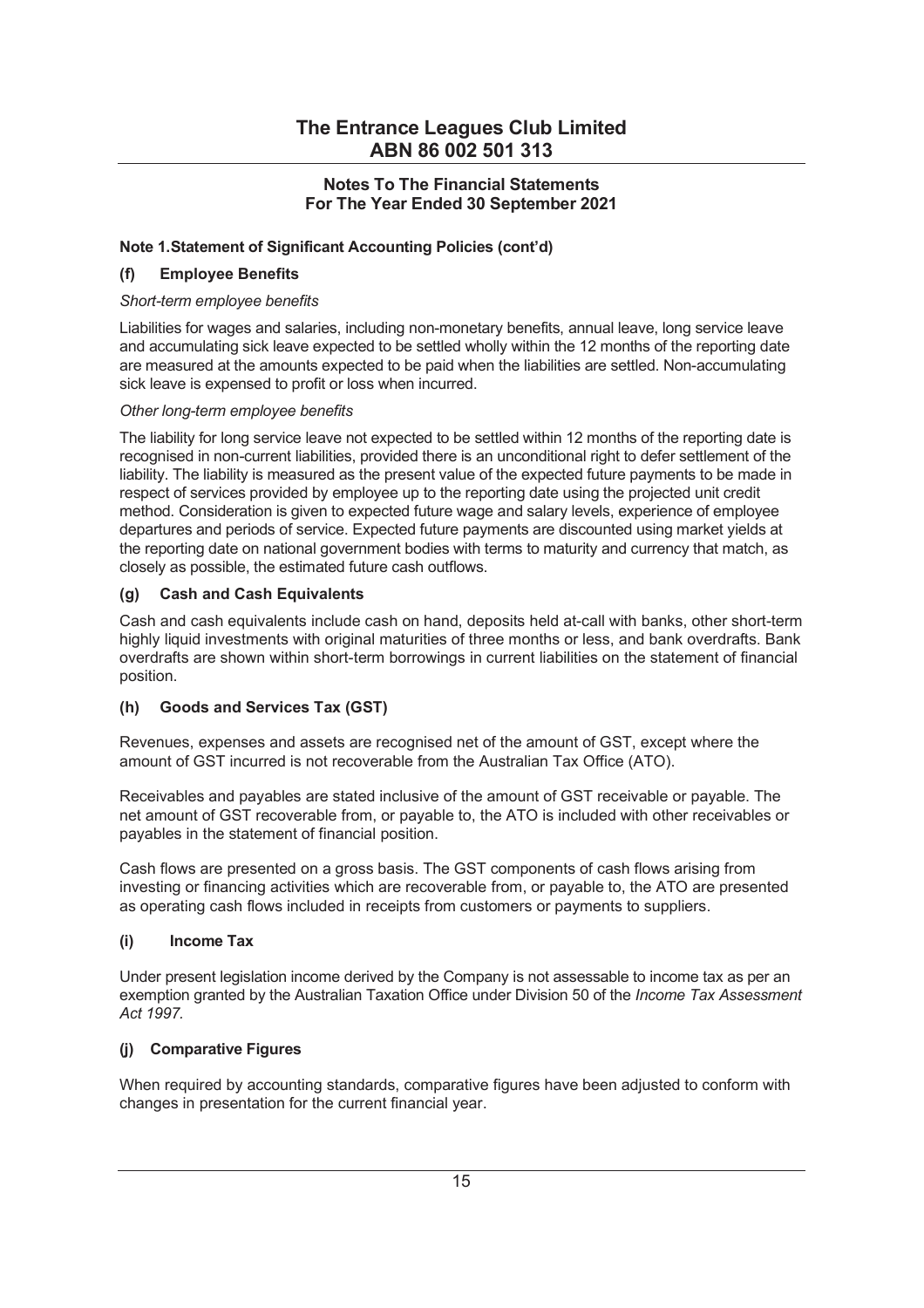## Notes To The Financial Statements For The Year Ended 30 September 2021

## Note 1. Statement of Significant Accounting Policies (cont'd)

## (k) Trade and Other Receivables

Trade and other debtors include amounts due from members as well as amounts receivable from customers for goods sold in the ordinary course of business. Trade and Other Debtors expected to be collected within 12 months of the end of the reporting period are classified as current assets. All other trade debtors are classified as non-current assets.

## (l) Trade and other Payables

Trade and other payables represent the liabilities for goods and services received by the company during the reporting period that remain unpaid at the end of the reporting period. The balance is recognised as a current liability with the amounts normally paid within 30 days of recognition of the liability.

## (m) Leases

At the inception of a contract the Company assesses if the contract contains a lease. If there is a lease present, a right-of-use asset and a corresponding lease liability is recognised by the Company where the Company is a lessee. However, all contracts that are classified as short-term (lease with a remaining term of 12 months of less) and leases of low value assets are recognised as an operating expenses on a straight-line basis of the term of the lease.

Initially the lease liability is measured at the present value of the lease payments still to be paid at commencement date. The lease payments are discounted at the interest rate implicit in the lease. If this rate cannot be readily determined, the Company uses the incremental borrowing rate.

Lease payments included in the measurement of the lease liability are as follows;

- · Fixed lease payments less and lease incentives;
- · Variable lease payments that depend on an index rate, initially measured using the index or rate at the commencement date;
- The amount expected to be payable by the lessee under the residual value guarantees;
- The exercise price of purchase options, if the lessee is reasonably certain to exercise the options;
- · The Company does not act as a lessor in relation to the assets. Lease payments under extension options if the lessee is reasonable certain to exercise the option; and
- · Payments of penalties for terminating the lease, if the lease term reflects the exercise of an option to terminate the lease.

The right-of-use assets comprise the initial measurement of the corresponding lease liability as mentioned above, any lease payments made at or before the commencement date as well as any initial direct costs. The subsequent measurement of the right-of-use assets is at cost less accumulated depreciation and impairment losses.

Right-of-use assets are depreciated over the lease term or useful life of the underlying asset whichever is the shortest. Where a lease transfer's ownership of the underlying asset or the cost of the right-of-use assets reflects that the Company anticipate to exercise a purchase option, the specific asset is depreciation over the useful life of the underlying.

The Club currently holds a lease for the land the Club and bowling Club is built upon. The lease is considered to be not at armís length hence the directors have elected not to record the lease in accordance with the requirements of the standards AASB16 Leases.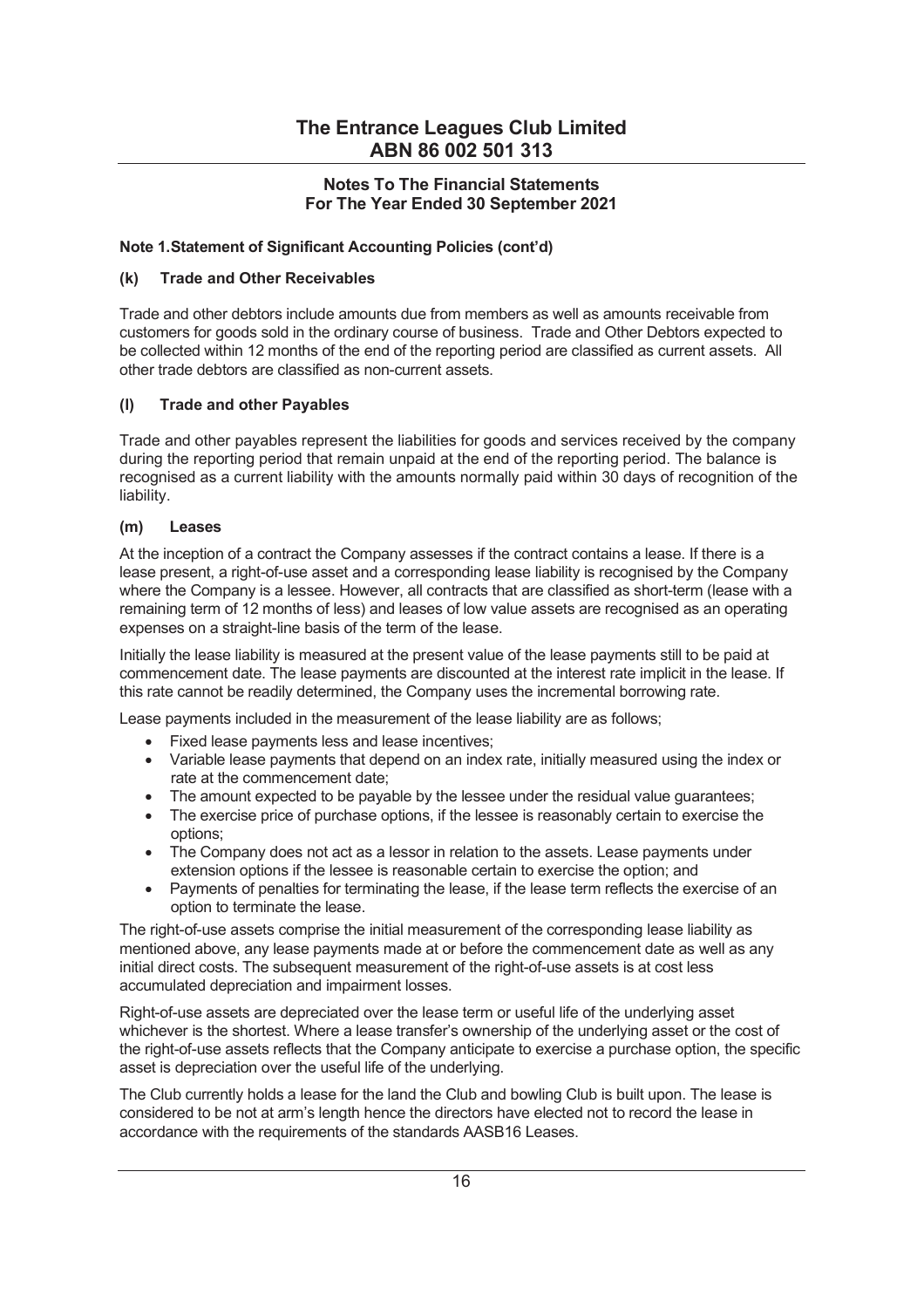## Notes To The Financial Statements For The Year Ended 30 September 2021

#### Note 1. Statement of Significant Accounting Policies (cont'd)

#### (m) New Accounting Standards and Interpretations

The company has adopted all new or amended Accounting Standards and Interpretations issued by the Australia Accounting Standards Board ('AASB') that are mandatory for the current reporting period. Any new or amended Accounting Standards or Interpretations that are not yet mandatory have not been early adopted. There were no Accounting Standards and or Interpretations which will have or have had a material impact on the Club for the year.

## (n) Critical accounting estimates and judgements

The Directors evaluate estimates and judgments incorporated into the financial statements based on historical knowledge and best available current information. Estimates assume a reasonable expectation of future events and are based on current trends and economic data, obtained both externally and within the entity.

#### Estimation of useful lives of assets

The company determines the estimated useful lives and related depreciation and amortisation charges for its property, plant and equipment. The useful lives could change significantly as a result of technical innovations or some other event. The depreciation and amortisation charge will increase where the useful lives are less than previously estimated lives, or technically obsolete or non-strategic assets that have been abandoned or sold will be written off or written down.

#### Employee benefits provision

As discussed in Note 1, the liability for employee benefits expected to be settled more than 12 months from the reporting date are recognised and measured at the present value of the estimated future cash flows to be made in respect of all employees at the reporting date. In determining the present value of the liability, estimates of attrition rates and pay increases through promotion and inflation have been taken into account.

|                                    | 2021<br>\$ | 2020<br>\$ |
|------------------------------------|------------|------------|
| Note 2. Revenue                    |            |            |
| Sale of Goods                      |            |            |
| Bar sales                          | 1,865,208  | 1,909,093  |
| Catering sales                     | 190,129    | 160,583    |
| Total sale of goods                | 2,055,337  | 2,069,676  |
| <b>Rendering of services</b>       |            |            |
| Poker machine clearances           | 6,261,513  | 6,641,207  |
| <b>TAB</b> commission              | 75,509     | 56,953     |
| Keno commission                    | 113,648    | 114,039    |
| Football club income               | 229,937    | 128,786    |
| Bowling club income                | 11,524     | 14,217     |
| Other promotions income            | 364,887    | 254,265    |
| <b>Total rendering of services</b> | 7,057,018  | 7,209,467  |
|                                    |            |            |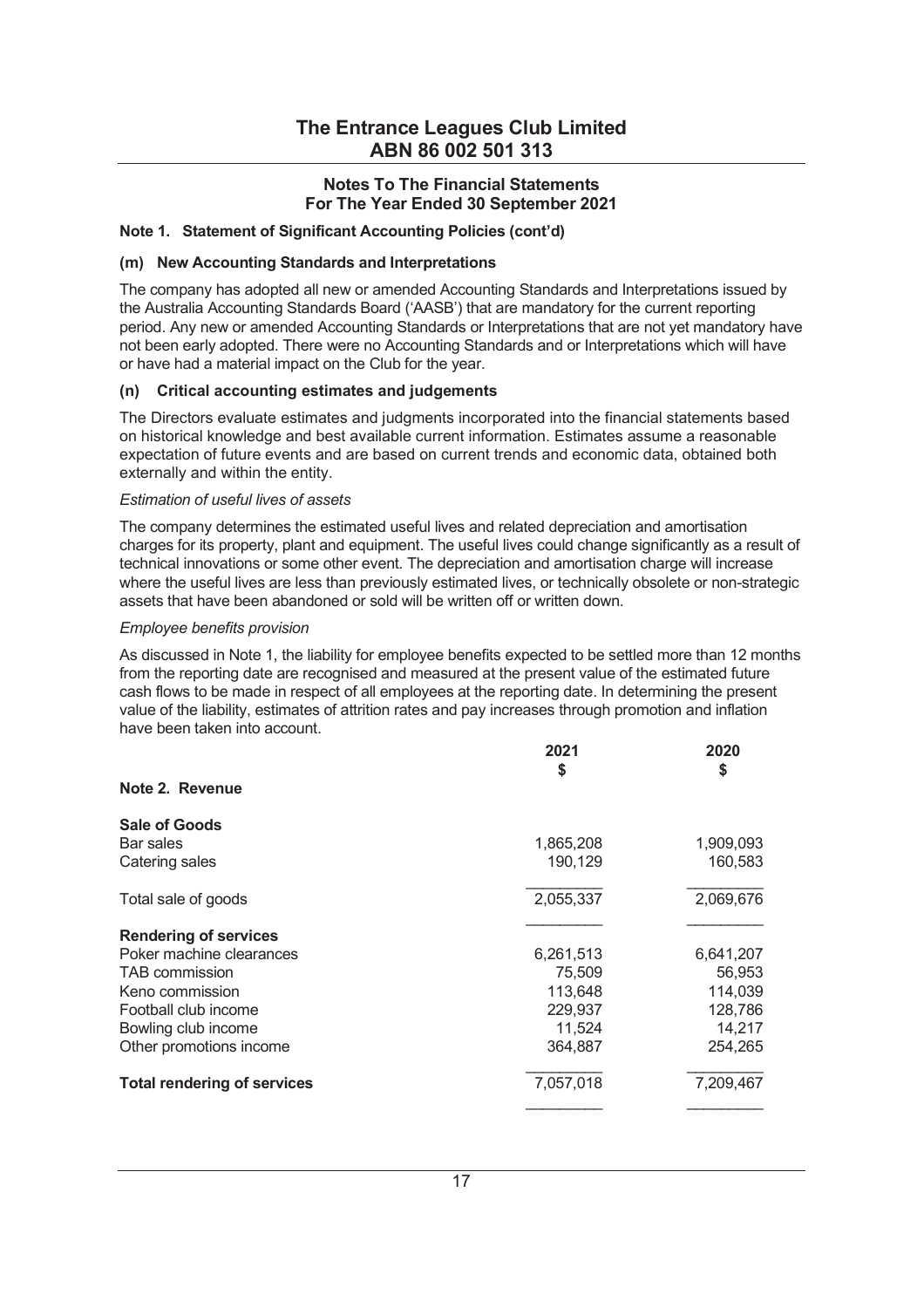## Notes To The Financial Statements For The Year Ended 30 September 2021

|                                                 | 2021<br>\$ | 2020<br>\$ |
|-------------------------------------------------|------------|------------|
| Note 2 Revenue (cont'd)                         |            |            |
| <b>Other Income</b>                             |            |            |
| Commission received                             | 192,662    | 300,953    |
| Interest received                               | 337        | 41,645     |
| Members subscriptions                           | 40,353     | 45,184     |
| Other income                                    | 51,172     | 223,315    |
| Profit on sale of non-current assets            | 76,713     | 129,252    |
| <b>Government Subsidies</b>                     | 245,025    | 787,500    |
| Total other income                              | 606,262    | 1,527,849  |
| Total revenue and other income                  | 9,718,617  | 10,806,992 |
| <b>Profit for the Year</b><br>Note 3.           |            |            |
| Depreciation                                    |            |            |
| Leasehold buildings                             | 669,746    | 351,655    |
| Leasehold buildings-bowling club                | 50,676     | 51,276     |
| Furniture, Fittings and plant                   | 192,410    | 123,782    |
| <b>Office Equipment Furniture</b>               | 32,815     | 28,114     |
| Poker machines                                  | 789,661    | 935,201    |
|                                                 | 1,735,308  | 1,490,028  |
| Note 4.<br><b>Cash and Cash Equivalents</b>     |            |            |
| Cash on hand                                    | 234,000    | 210,000    |
| Cash at bank                                    | 2,853,330  | 3,615,473  |
|                                                 | 3,087,330  | 3,825,473  |
|                                                 |            |            |
| Note 5. Trade and Other Receivables             |            |            |
| Other debtors<br><b>Provision for Bad Debts</b> | 33,865     | 93,313     |
|                                                 | 33,865     | 93,313     |
| Note 6. Inventories                             |            |            |
| <b>Bar Stock</b>                                | 40,346     | 31,161     |
| Merchandise and prizes                          | 3,190      | 2,240      |
|                                                 |            |            |
|                                                 | 43,536     | 33,401     |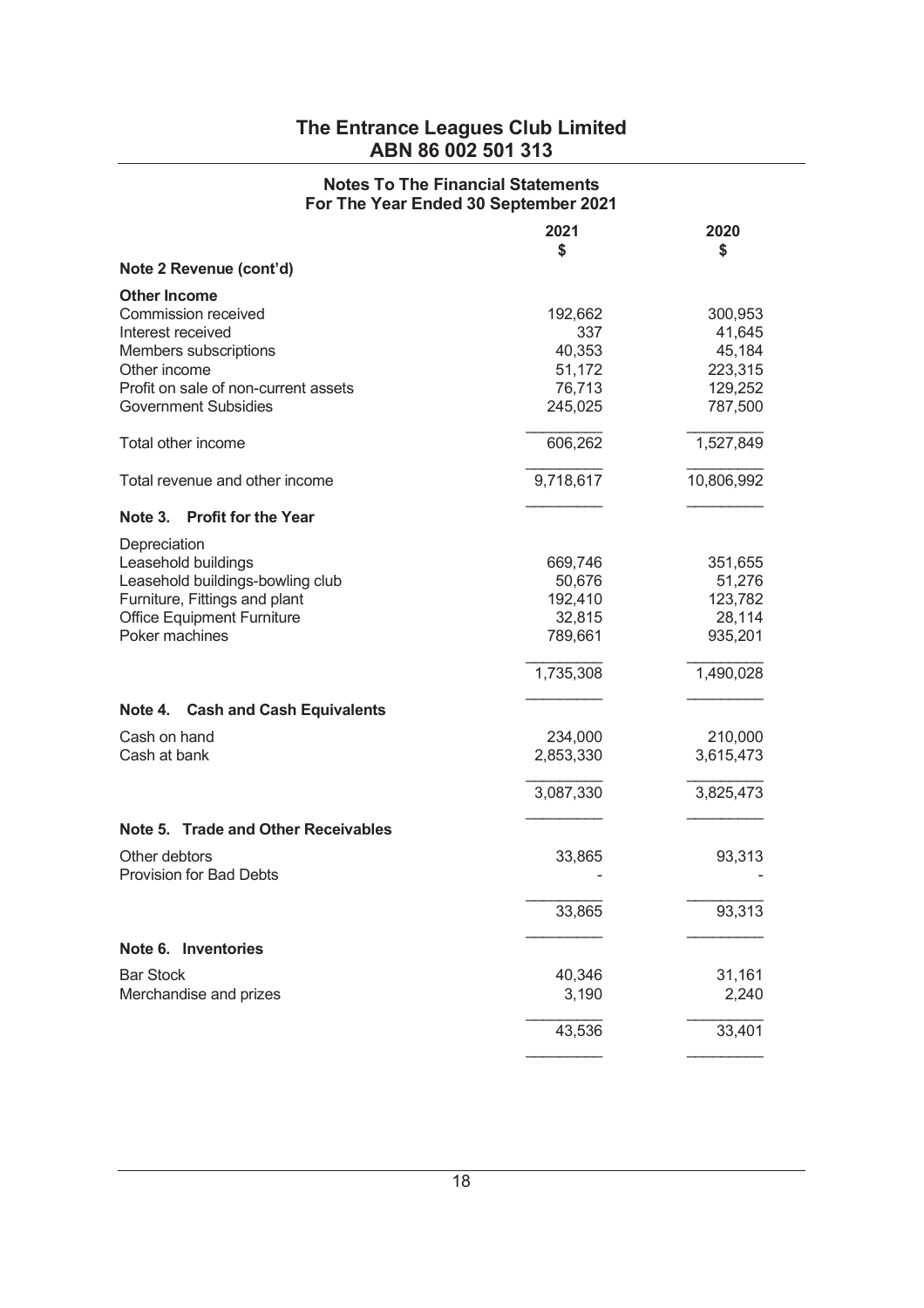## Notes To The Financial Statements For The Year Ended 30 September 2021

|                                                                                                    | <b>Note</b> | 2021<br>\$                 | 2020<br>S                 |
|----------------------------------------------------------------------------------------------------|-------------|----------------------------|---------------------------|
| Note 7. Property, Plant and Equipment                                                              |             |                            |                           |
| Leasehold buildings - at cost<br>Less: Accumulated depreciation                                    |             | 17,726,929<br>(5,961,801)  | 16,021,764<br>(5,292,055) |
|                                                                                                    |             | 11,765,128                 | 10,729,709                |
|                                                                                                    |             |                            |                           |
| Leasehold Buildings - Bowling Club<br>- at independent valuation<br>Less: Accumulated amortisation | (a)         | 919,790<br>(676, 320)      | 917,671<br>(625, 644)     |
|                                                                                                    |             | 243,470                    | 292,027                   |
|                                                                                                    |             |                            |                           |
| Furniture, fittings & plant - at cost<br>Less: Accumulated depreciation                            |             | 4,878,336<br>(3,887,723)   | 4,707,149<br>(3,787,102)  |
|                                                                                                    |             | 990,613                    | 920,047                   |
|                                                                                                    |             |                            |                           |
| Office equipment & furniture - at cost<br>Less: Accumulated depreciation                           |             | 419,377<br>(336, 228)      | 373,207<br>(303, 413)     |
|                                                                                                    |             | 83,149                     | 69,794                    |
| Poker machines - at cost<br>Less: Accumulated depreciation                                         |             | 7,300,305<br>(6, 284, 761) | 7,275,492<br>(5,841,134)  |
|                                                                                                    |             | 1,015,544                  | 1,434,358                 |
|                                                                                                    |             |                            |                           |
| Plant, equipment & vehicles under lease<br>Less: Accumulated amortisation                          |             |                            | 123,495<br>(123, 495)     |
|                                                                                                    |             |                            |                           |
| <b>Total Property, Plant and Equipment</b>                                                         |             | 14,097,904                 | 13,445,935                |

(a) The valuation of The Golden Hind Women's Bowling Club leasehold buildings was based on the assessment of the current market value. The independent valuation on 7 September 2000 was carried out by Robertson & Robertson.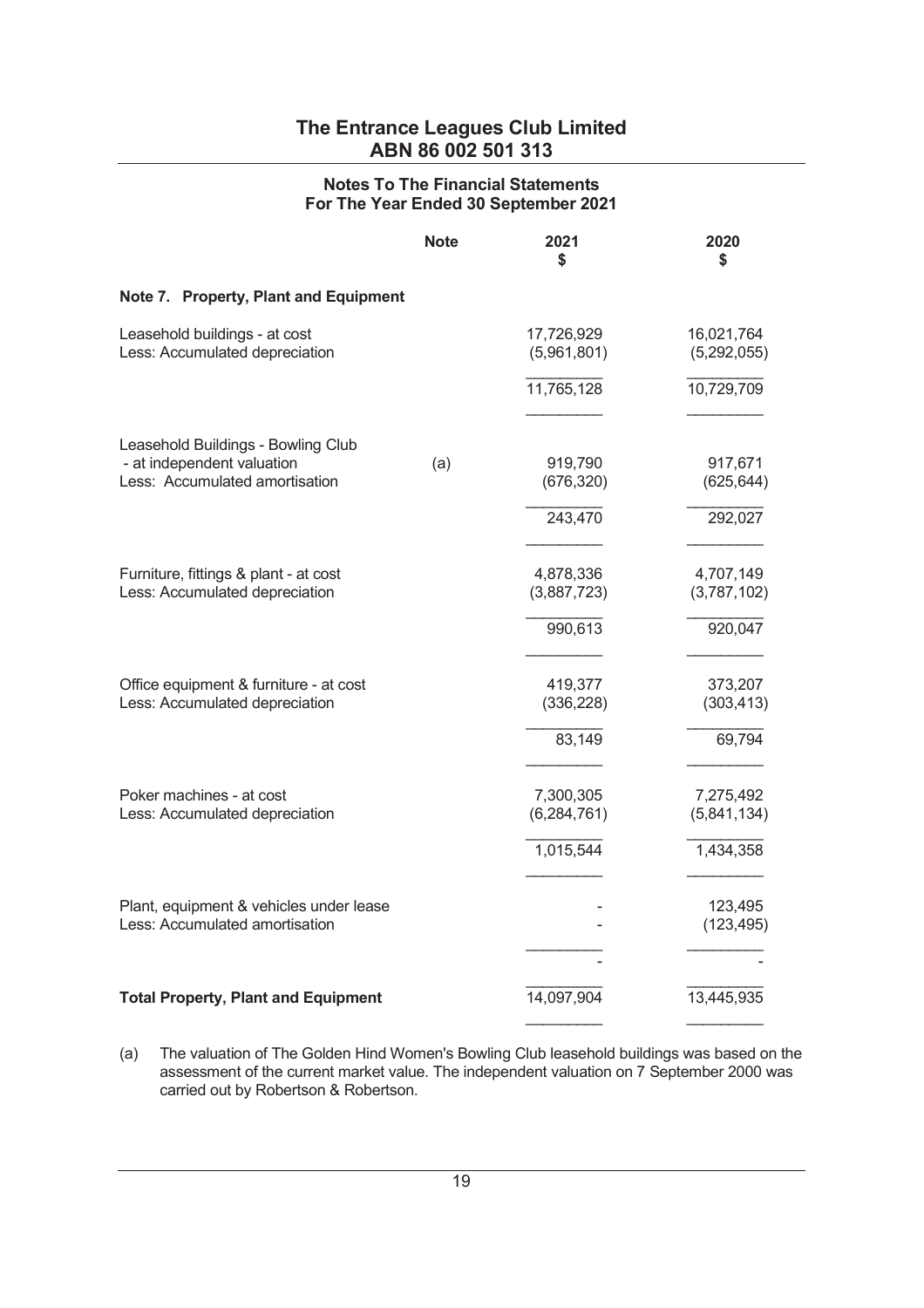## Notes To The Financial Statements For The Year Ended 30 September 2021

## Note 7. Property, Plant and Equipment (cont'd)

#### Movements in Carrying Amounts

Movement in the carrying amount for each class of property, plant and equipment between the beginning and the end of the current financial year.

|                                              | Leasehold<br><b>Buildings</b> | Leasehold<br>Buildings-<br><b>Bowling</b><br>Club | Furniture.<br>Fittings &<br>Plant | Office<br>Equipment<br>& Furniture | Poker<br><b>Machines</b> | Total       |
|----------------------------------------------|-------------------------------|---------------------------------------------------|-----------------------------------|------------------------------------|--------------------------|-------------|
| Balance at beginning<br>of year              | 10,729,709                    | 292,027                                           | 920,047                           | 69,794                             | 1,434,358                | 13,445,935  |
| Additions                                    | 1,698,673                     | 2.119                                             | 284.794                           | 46,170                             | 389.849                  | 2,421,605   |
| Disposals/adjustments                        | 6,493                         | ۰                                                 | (21, 818)                         |                                    | (19,003)                 | (34, 328)   |
| Depreciation expense                         | (669, 746)                    | (50, 676)                                         | (192, 410)                        | (32, 815)                          | (789, 661)               | (1,735,308) |
| Carrying<br>amount at<br>the end of the year | 11,765,128                    | 243,470                                           | 990,613                           | 83,149                             | 1,015,544                | 14,097,904  |

|                                               | 2021<br>\$         | 2020<br>\$         |
|-----------------------------------------------|--------------------|--------------------|
| Note 8. Intangible assets                     |                    |                    |
| Poker machine entitlements                    | 172,190            | 172,190            |
| Note 9. Trade and other payables              |                    |                    |
| Current<br><b>Trade Creditors</b><br>Accruals | 124,483<br>183,813 | 427,625<br>304,175 |

 308,295 731,800  $\frac{1}{2}$  , and the contract of the contract of the contract of the contract of the contract of the contract of the contract of the contract of the contract of the contract of the contract of the contract of the contract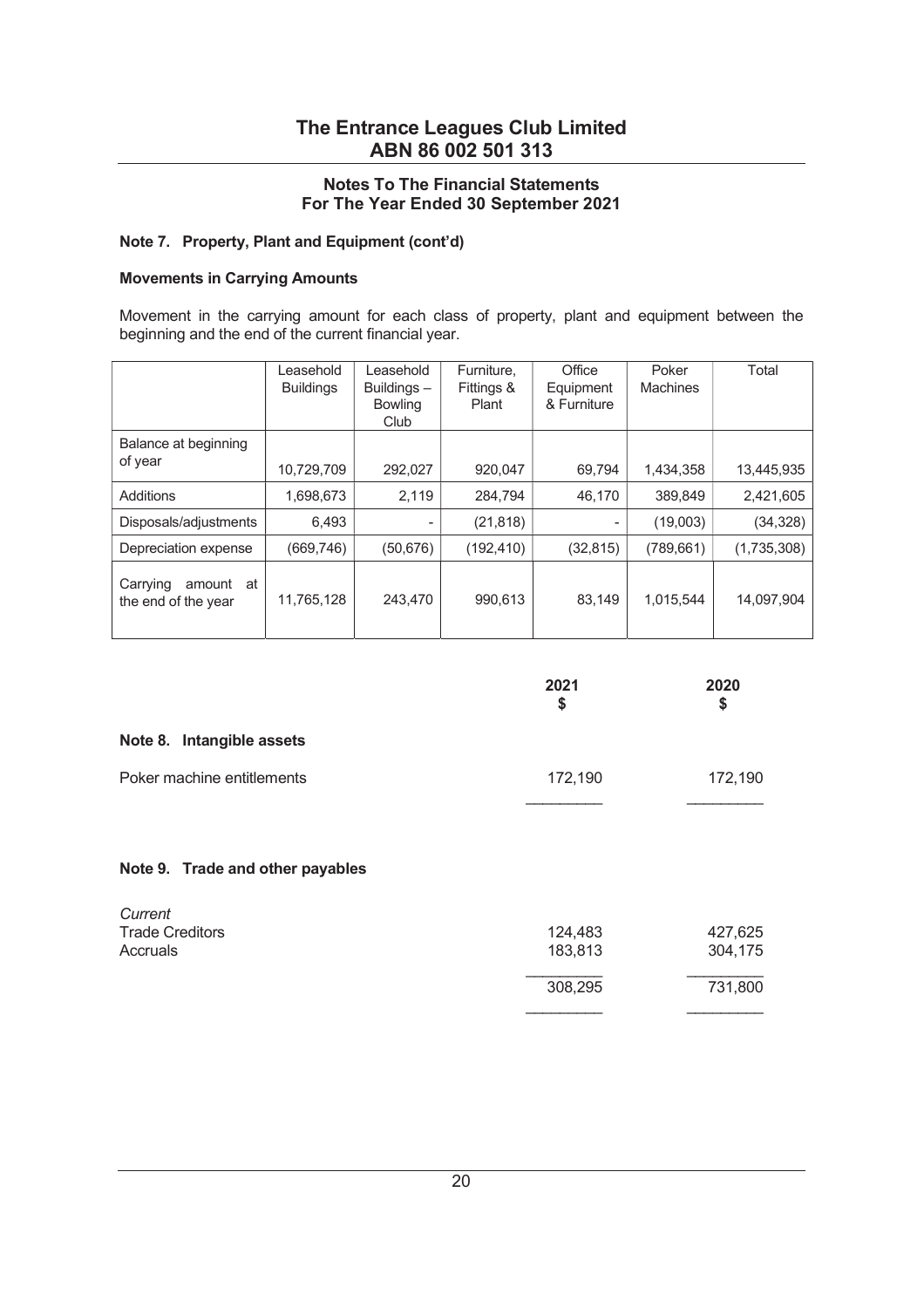## Notes To The Financial Statements For The Year Ended 30 September 2021

| Note 10. Borrowings              | <b>Note</b> | 2021<br>\$ | 2020<br>\$ |
|----------------------------------|-------------|------------|------------|
| Non-Current:                     |             |            |            |
| Secured:<br><b>Bill Facility</b> | (i)         | 1,000      | 1,000      |
|                                  |             | 1,000      | 1,000      |
|                                  |             |            |            |

## Secured Liabilities:

- (i) Secured by Registered First Mortgage over the Company's leased land and buildings, an equitable mortgage over the assets and undertakings of the Company and a letter of set-off over Term deposits.
- (ii) Effectively secured over the assets involved.

## Note 11. Employee Benefits

| Current                                     |         |         |
|---------------------------------------------|---------|---------|
| Annual leave                                | 131,422 | 168,874 |
| Long Service Leave                          | 111,770 | 213,030 |
|                                             | 243,192 | 381,904 |
| Non-Current                                 |         |         |
| Long Service Leave                          | 32,794  | 23,812  |
| <b>Annual Leave</b>                         | 52,881  | 86,136  |
|                                             | 85,675  | 109,948 |
| <b>Other Liabilities</b><br><b>Note 12.</b> |         |         |
| Current                                     |         |         |
| Members' subscriptions in advance           | 8,848   | 10,838  |
| Football sponsorship in advance             |         | 43,873  |
| Members' subscriptions in advance           | 8,848   | 54,711  |
| <b>Non Current</b>                          |         |         |
| Members' subscriptions in advance           | 35,097  | 36,504  |
| Total                                       | 43,945  | 91,215  |
|                                             |         |         |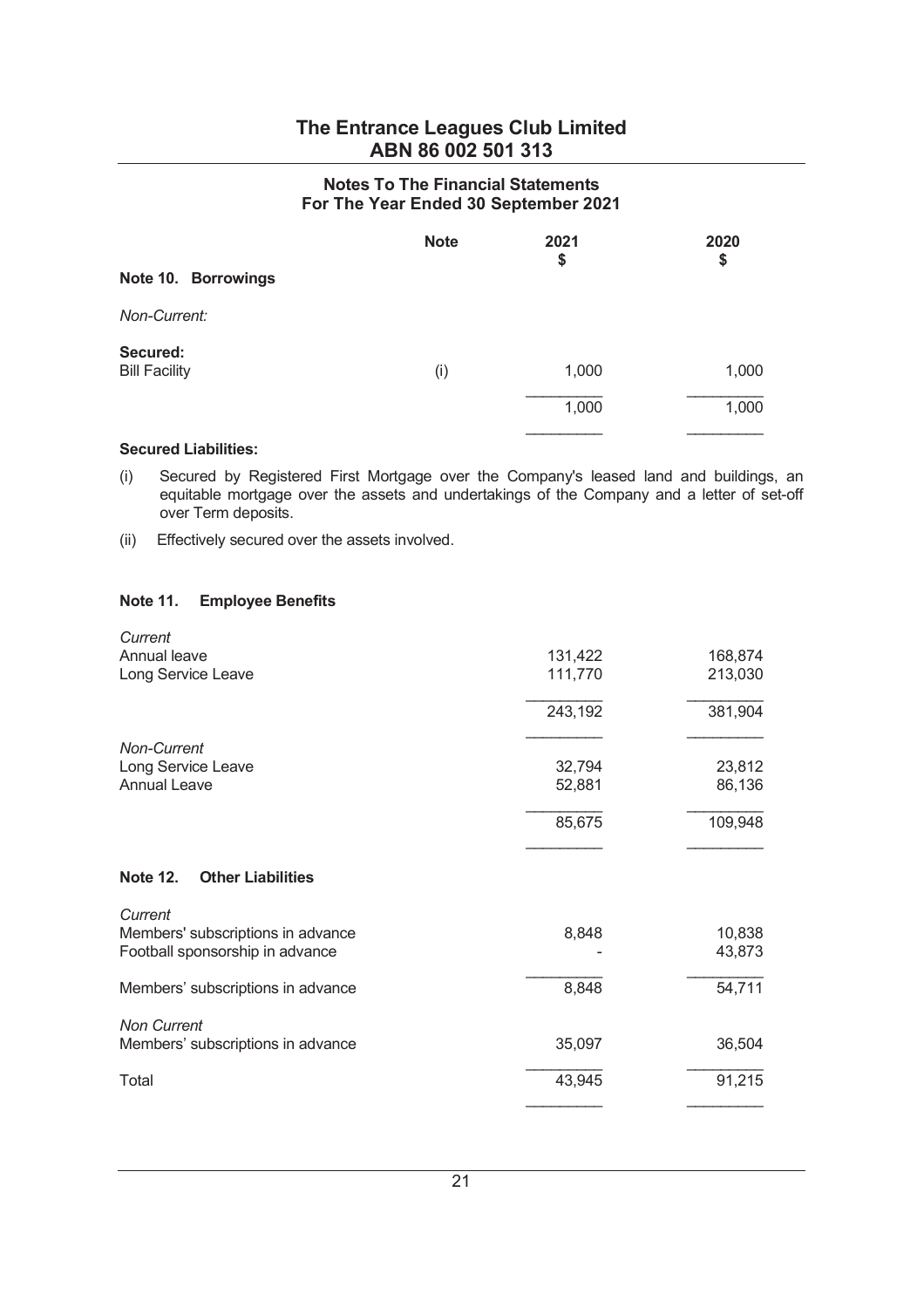## Notes To The Financial Statements For The Year Ended 30 September 2021

| 2021 | 2020   |
|------|--------|
| จ    | ё<br>ъ |

#### Note 13. Financial Risk Management

The carrying amounts for each category of financial instruments, measured in accordance with the accounting policies to these financial statements, are as follows:

#### Financial assets

| Cash and other equivalents<br>Trade and other receivables                                           | 3,087,330<br>33,865 | 3,825,473<br>93,313 |
|-----------------------------------------------------------------------------------------------------|---------------------|---------------------|
|                                                                                                     | 3,121,195           | 3,918,786           |
| <b>Financial liabilities</b>                                                                        |                     |                     |
| Financial liabilities at amortised cost:                                                            |                     |                     |
| -Trade and other payables                                                                           | 308,295             | 731,800             |
| -Borrowings                                                                                         | 1,000               | 1,000               |
|                                                                                                     | 309,295             | 732,800             |
|                                                                                                     |                     |                     |
|                                                                                                     |                     |                     |
| Note14.<br><b>Key Management Personnel Disclosures</b>                                              |                     |                     |
| Key management personnel compensation                                                               | 839,125             | 629,924             |
|                                                                                                     |                     |                     |
| <b>Note 15.</b><br><b>Related Party Transactions</b>                                                |                     |                     |
| Aggregate income received or due and receivable<br>by the directors of the Company from the Company | Nil                 | Nil                 |

 The directors also purchased goods from the company on the same terms and conditions available to the company's employees, members and guests.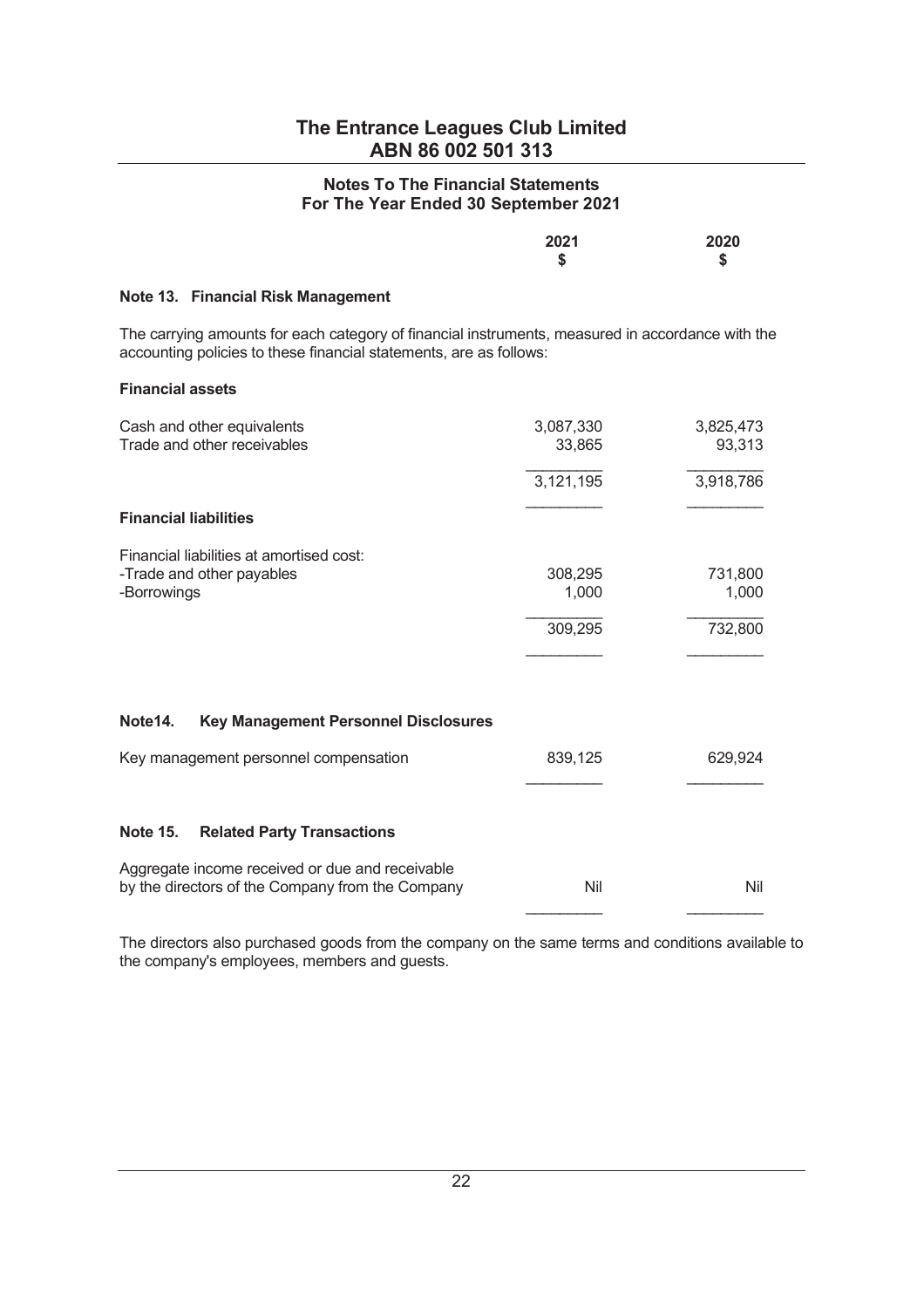## Notes To The Financial Statements For The Year Ended 30 September 2021

| Note 16.<br><b>Operating Lease Commitments</b>                                                                                                                                                                                              | 2021<br>S                     | 2020<br>\$                    |
|---------------------------------------------------------------------------------------------------------------------------------------------------------------------------------------------------------------------------------------------|-------------------------------|-------------------------------|
|                                                                                                                                                                                                                                             |                               |                               |
| Non-cancellable operating leases contracted<br>for but not capitalised in the financial statements payable<br>- not later than 1 year<br>- later than 1 year but not later than 5 years<br>- later than 5 years but not later than 10 years | 180,605<br>722,421<br>541,816 | 180,605<br>722,421<br>722,421 |
|                                                                                                                                                                                                                                             | 1,444,842                     | 1,625,447                     |
|                                                                                                                                                                                                                                             |                               |                               |
| Note 17. Cash Flow Information                                                                                                                                                                                                              |                               |                               |
| (a)<br><b>Cash and Cash Equivalents</b><br>Cash at the end of the financial year as shown in the<br>statement of cash flows is reconciled to the items in<br>the statement of financial position as follows:                                |                               |                               |
| Cash on hand                                                                                                                                                                                                                                | 234,000                       | 210,000                       |
| Cash at bank                                                                                                                                                                                                                                | 2,853,330                     | 3,615,473                     |
|                                                                                                                                                                                                                                             | 3,087,330                     | 3,825,473                     |
|                                                                                                                                                                                                                                             |                               |                               |
| (b)<br><b>Reconciliation of Cash Flow from Operations</b><br>with Operating Profit after Income Tax                                                                                                                                         |                               |                               |
| Operating profit after Income Tax<br>Non-cash flows in operating profit                                                                                                                                                                     | 503,308                       | 1,767,347                     |
| Depreciation and amortisation                                                                                                                                                                                                               | 1,735,308                     | 1,490,028                     |
| Profit on sale of non-current assets                                                                                                                                                                                                        | (76, 714)                     | (129, 252)                    |
| Changes in assets and liabilities<br>(Increase)/Decrease in trade and other receivables                                                                                                                                                     | 59,448                        | (19, 317)                     |
| (Increase)/Decrease in inventories                                                                                                                                                                                                          | (5,035)                       | 49,430                        |
| (Increase)/Decrease in other assets                                                                                                                                                                                                         | (10, 135)                     | (17, 964)                     |
| Increase/(Decrease) in trade and other payables                                                                                                                                                                                             | (423, 505)                    | 93,370                        |
| Increase/(Decrease) in other liabilities                                                                                                                                                                                                    | (47, 270)                     | 38,050                        |
| Increase/(Decrease) in provisions                                                                                                                                                                                                           | (162, 985)                    | (1, 402)                      |
| Cash Flows from Operations                                                                                                                                                                                                                  | 1,572,420                     | 3,270,290                     |
|                                                                                                                                                                                                                                             |                               |                               |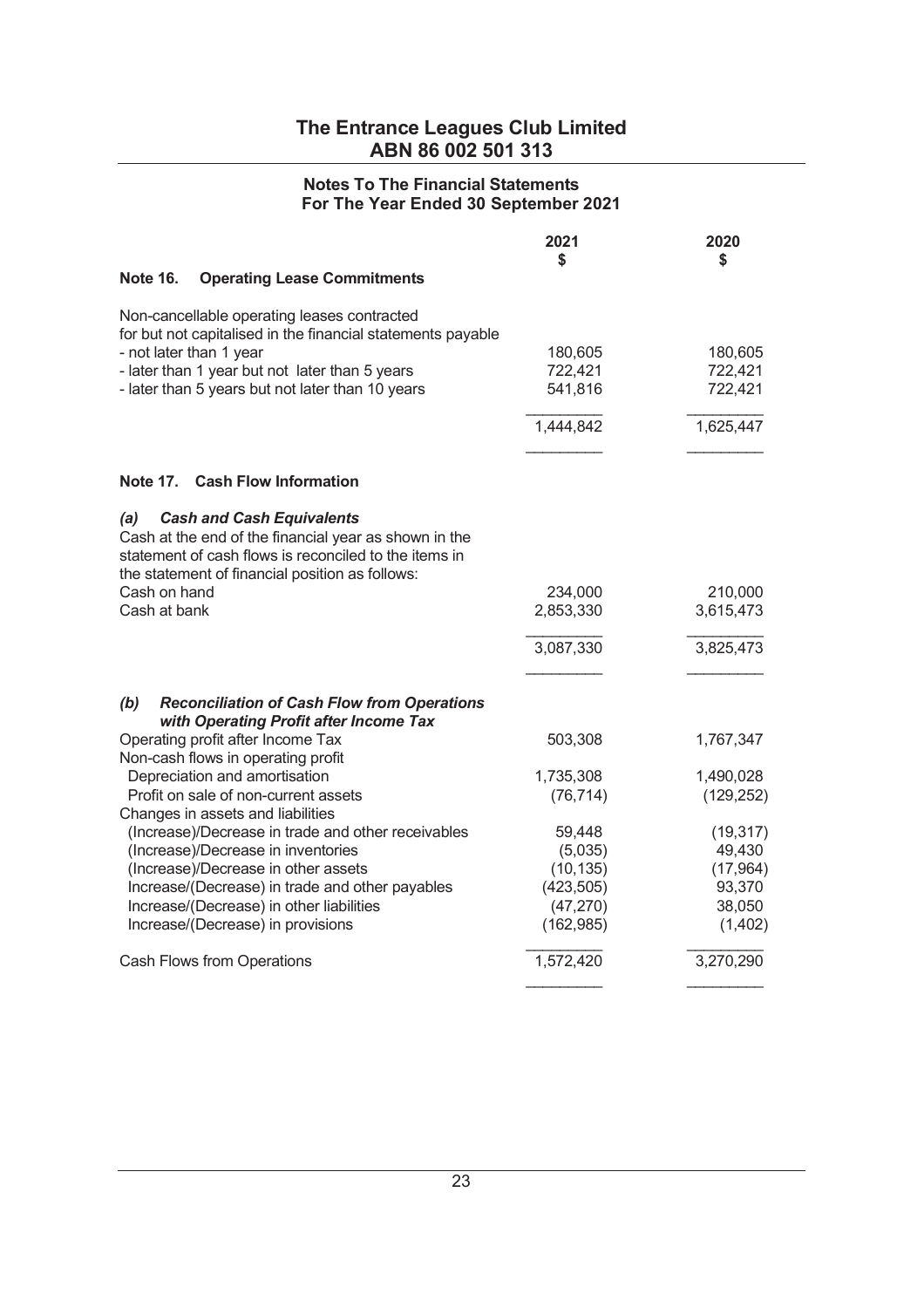## Notes To The Financial Statements For The Year Ended 30 September 2021

## Note 18. Events Occurring After The Reporting Date

The emergence of Coronavirus disease (COVID-19) during the first months of 2020 has had a significant impact on financial markets and assets globally, the broader economic and social disruption now evident and is anticipated to continue in the near to mid-term.

The Club in response to the health emergency has implemented additional practices and safeguards for the customers and staff members to help reduce the likelihood of transmission of the virus which has resulted in the continued suspension of many of the activities and events the Club previously participated in.

On the 26 June 2021, the government announced another forced closure of the registered and licensed clubs, licensed premises in hotels and pubs in the Greater Sydney Region until the reopening announcement from the 10 October 2021.

While the impact of COVID-19 is yet to be fully determined, we have assessed the impact of the financial position and considered potential impacts to be as follows;

- · Restricted trading activity are expected to be in place once public health orders permit reopening of the Club for at least 6 to 12 months from the date of re-opening;
- · Financial assistance is expected to continue to be received from the Commonwealth and State government to facilitate the public safety for the closure period; and
- The business continues to pay its debts as and when they fall due and payable.

Given the nature of the services provided, management will continue to monitor the economic impact of this situation on the assets held and business as a whole.

Other than the item noted above, in the interval between the end of the financial year and the date of this report, no transactions or event of material and unusual nature has arisen to significantly affect the operation of the Club, the results of those operations, or the state of affairs of the Club in the future financial years.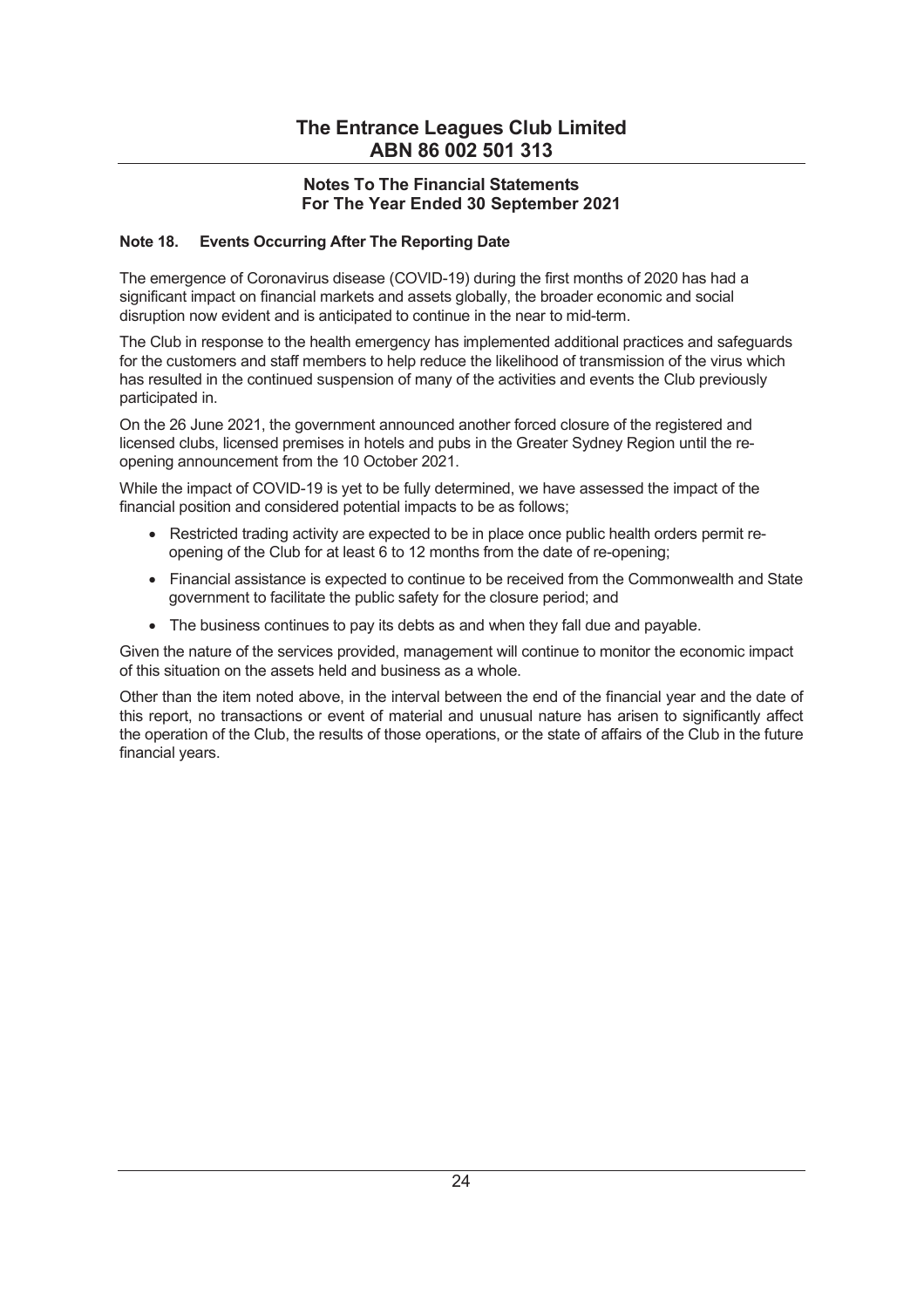#### **Directors' Declaration** For The Financial Year Ended 30 September 2021

In accordance with a resolution of the directors of The Entrance Leagues Club (Reduced Disclosure Requirements) Limited, the directors of the company declare that:

- 1. The financial statements and notes, as set out on pages 8 to 25, are in accordance with the Corporations Act 2001:
	- (a) comply with Australian Accounting Standards- Reduced Disclosure Requirements; and
	- (b) give a true and fair view of the financial position as at 30 September 2021 and of its performance for the year ended on that date.
- 2. In the directors' opinion, there are reasonable grounds to believe that the company will be able to pay its debts as and when they become due and payable.

D L Hart

P G Dawson **Director** 

**BATEAU BAY NSW** 

Director

Dated:  $17 - N - 2N$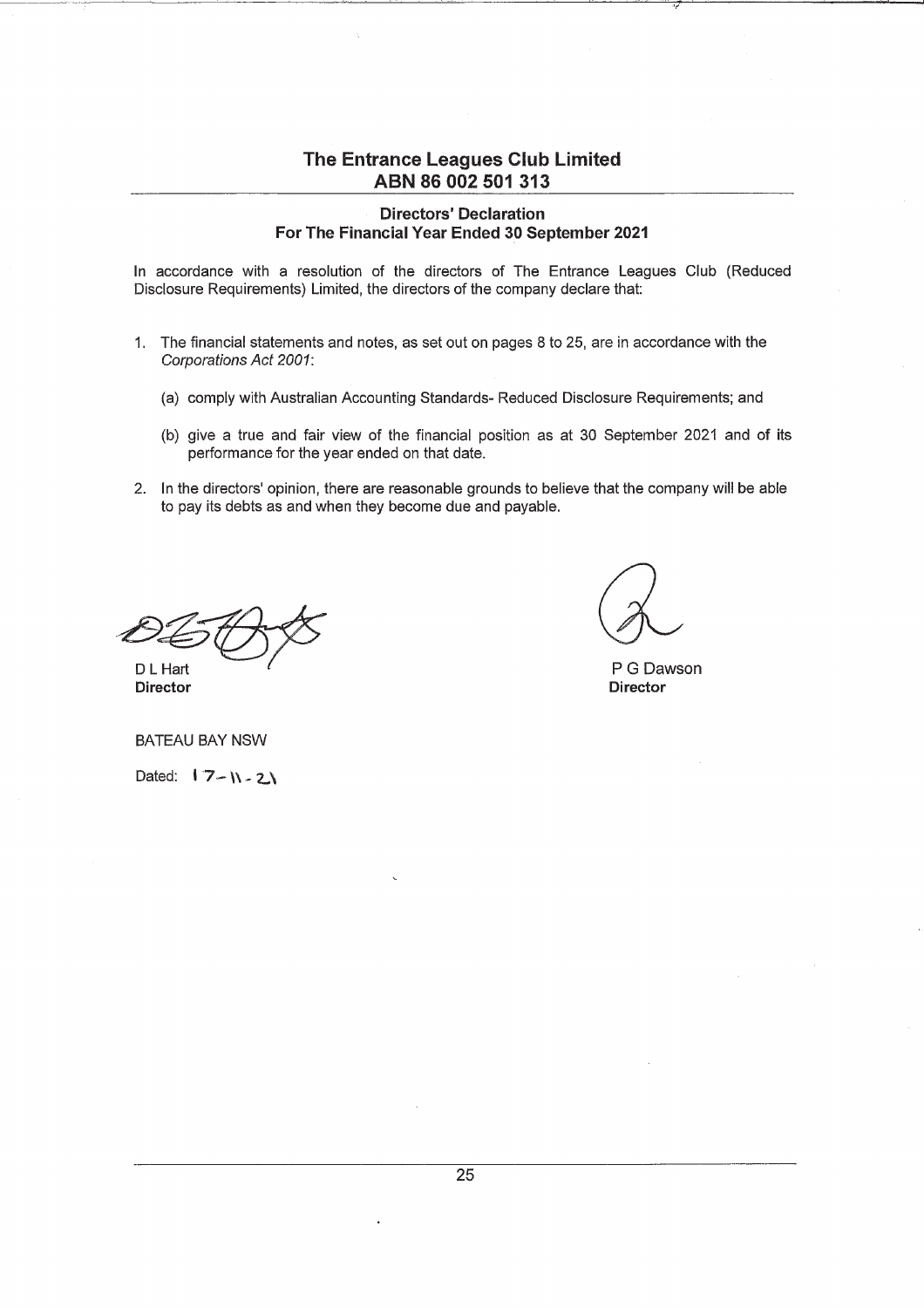

### Independent Auditor's Report to the Members Of The Entrance Leagues Club Limited

#### Report on the Financial Report

#### Opinion

We have audited the financial report of The Entrance Leagues Club Limited (the company), which comprises the statement of financial position as at 30 September, 2021, the statement of profit or loss and other comprehensive income, statement of changes member's funds and statement of cash flows for the year then ended, notes comprising a summary of significant accounting policies and other explanatory information, and the directors' declaration.

In our opinion, the accompanying financial report of The Entrance Leagues Club Limited is in accordance with the Corporations Act 2001, including:

- (i) giving a true and fair view of the companyís financial position as at 30 September, 2021 and of its financial performance for the year then ended; and
- (ii) complying with Australian Accounting Standards Reduced Disclosure Requirements and the Corporations Regulations 2001.

#### Basis of Opinion

We conducted our audit in accordance with Australian Auditing Standards. Our responsibilities under those standards are further described in the Auditor's Responsibilities for the Audit of the Financial Report section of our report. We are independent of the company in accordance with the auditor independence requirements of the Corporations Act 2001 and the ethical requirements of the Accounting Professional and Ethical Standards Board's APES 110: Code of Ethics for Professional Accountants (the Code) that are relevant to our audit of the financial report in Australia. We have also fulfilled our other ethical responsibilities in accordance with the Code.

We confirm that the independence declaration required by the Corporations Act 2001, which has been given to the directors of The Entrance Leagues Club Limited, would be in the same terms if given to the directors as at the time of this auditor's report.

We believe that the audit evidence we have obtained is sufficient and appropriate to provide a basis for our opinion.

#### Other Information

Those charged with governance are responsible for the other information. The other information comprises the information included in the Companyís annual report for the year ended 30 September 2021, but does not include the financial report and our auditor's report thereon.

Our opinion on the financial report does not cover the other information and accordingly we do not express any form of assurance conclusion thereon.

Liability limited by a scheme approved under **Professional Standards Legislation**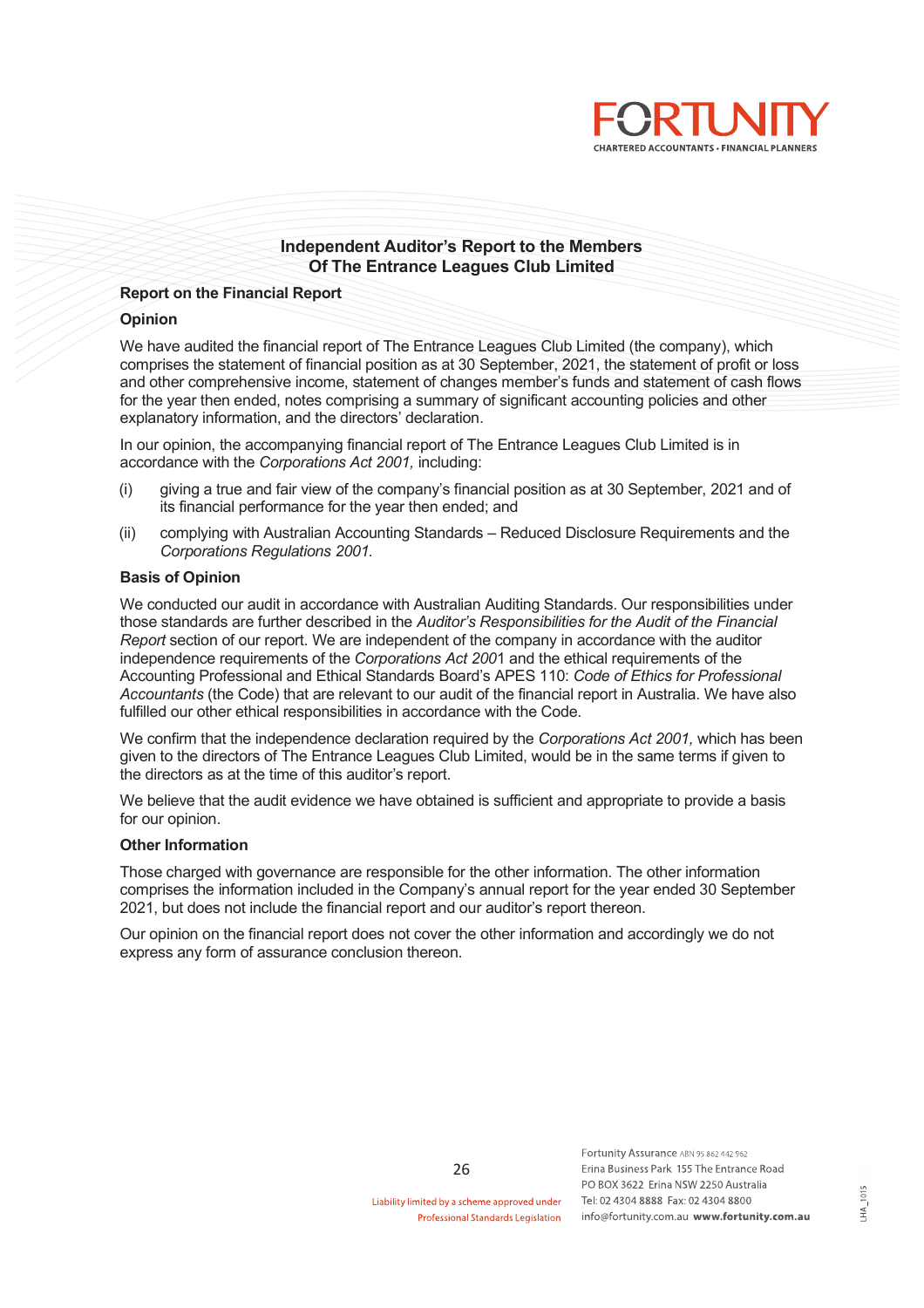

## Independent Audit Report To The Members Of The Entrance Leagues Club Limited

#### Other Information (continued...)

In connection with our audit of the financial report, our responsibility is to read the other information and, in doing so, consider whether the other information is materially inconsistent with the financial report or our knowledge obtained in the audit or otherwise appears to be materially misstated.

If, based on the work we have performed, we conclude that there is a material misstatement of this other information, we are required to report that fact. We have nothing to report in this report.

#### Responsibilities of the Directors for the Financial Report

The directors of the company are responsible for the preparation of the financial report that gives a true and fair view in accordance with Australian accounting Standards – Reduced Disclosure Requirements and the Corporations Act 2001 and for such internal control as the directors determine as necessary to enable the preparation of the financial report that gives a true and fair view and is free from material misstatement, whether due to fraud or error.

In preparing the financial report the directors are responsible for assessing the company's ability to continue as a going concern, disclosing, as applicable, matters related to going concern and using the going concern basis of accounting unless the directors either intend to liquidate the company or to cease operations, or have no realistic alternative but to do so.

#### Auditor's Responsibilities for the Audit of the Financial Report

Our objectives are to obtain reasonable assurance about whether the financial report as a whole is free from material misstatement, whether due to fraud or error, and to issue an auditor's report that includes our opinion. Reasonable assurance is a high level of assurance, but is not a guarantee that an audit conducted in accordance with the Australian Auditing Standards will always detect a material misstatement when it exists. Misstatements can arise from fraud or error and are considered material if, individually or in the aggregate, they could reasonably be expected to influence the economic decisions of users taken on the basis of this financial report.

As part of an audit in accordance with the Australian Auditing Standards, we exercise professional judgement and maintain professional scepticism throughout the audit. We also:

- Identify and assess the risks of material misstatement of the financial report, whether due to fraud or error, design and perform audit procedures responsive to those risks, and obtain audit evidence that is sufficient and appropriate to provide a basis for our opinion. The risk of not detecting a material misstatement resulting from fraud is higher than for one resulting from error, as fraud may involve collusion, forgery, intentional omissions, misrepresentations, or the override of internal control.
- Obtain an understanding of internal control relevant to the audit in order to design audit procedures that are appropriate in the circumstances, but not for the purpose of expressing an opinion on the effectiveness of the companyís internal control.